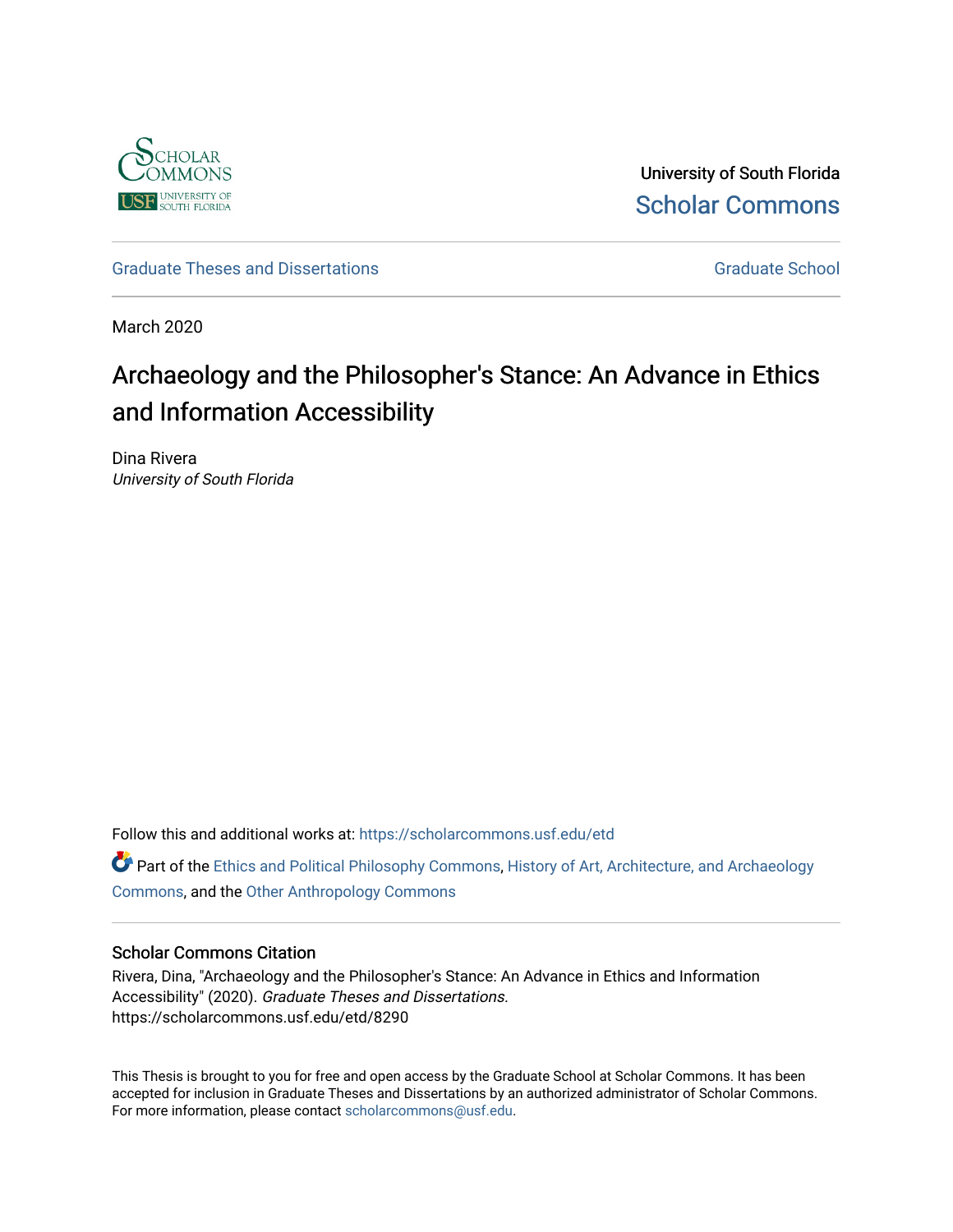Archaeology and the Philosopher's Stance:

An Advance in Ethics and Information Accessibility

by

Dina Rivera

A thesis submitted in partial fulfillment of the requirements for the degree of Master of Arts in Applied Anthropology Department of Anthropology College of Arts and Sciences University of South Florida

Major Professor: Diane Wallman, Ph.D. Co-Major Professor: Jonathon Bethard, Ph.D. Sarah Taylor, Ph.D.

> Date of Approval: March 13, 2020

Key Words: ethics, archaeology, information accessibility, professionalization, digital and social media, decolonization, Indigenous archaeology Copyright © 2020, Dina Rivera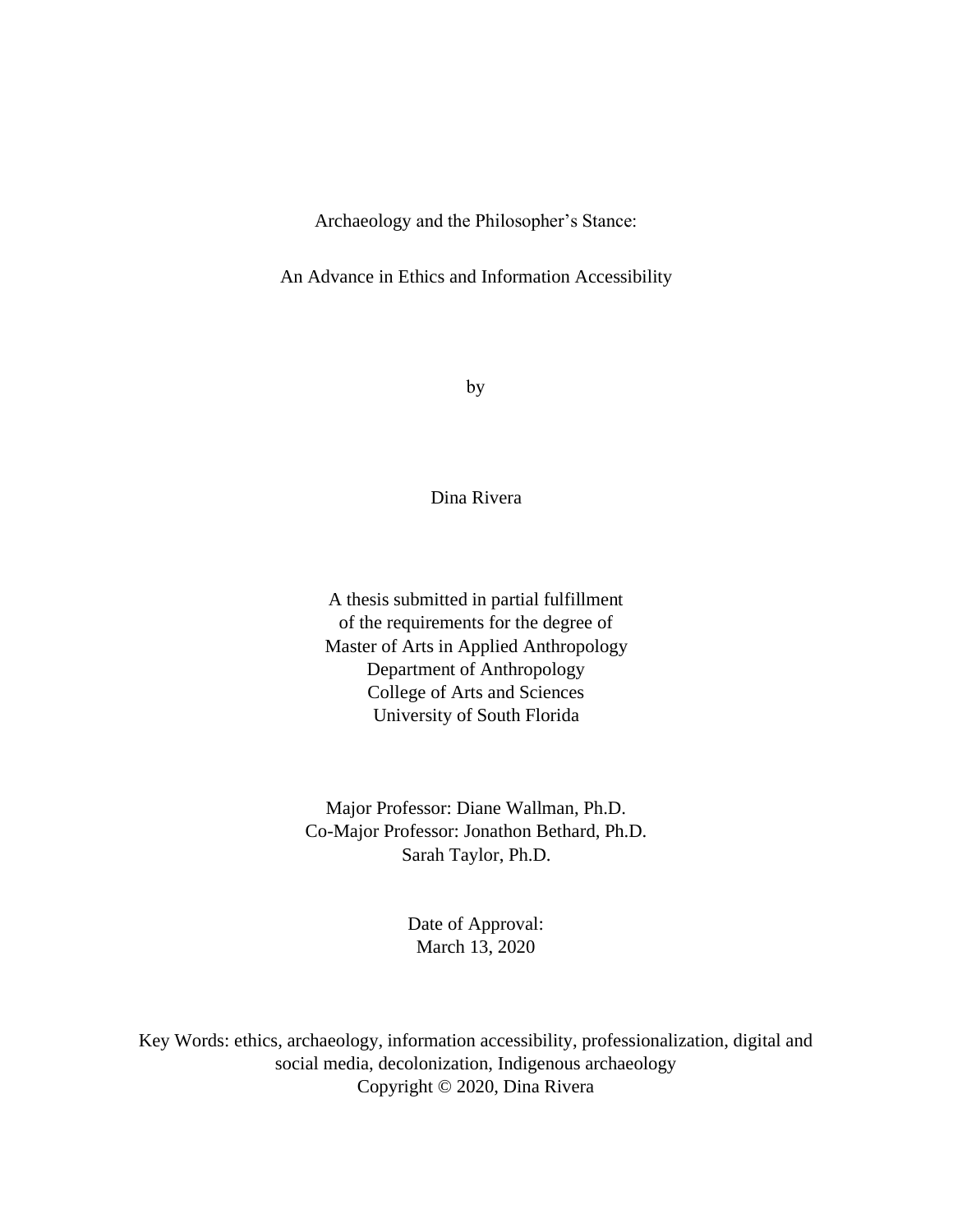#### Acknowledgments and Dedication

For my family, without which this thesis may have been done a little sooner.

My thanks to my advisors Dr. Jonathan Bethard. Dr. Sarah Taylor, and Dr. Diane Wallman for their flexibility and advocacy in incorporating my work into a successful thesis. Special thanks to the committee for the Archaeological Ethics Database for this momentous opportunity to expand the technical skills of database management, as well as expose my career and education to the multiple venues available for researching archaeological ethics. My thanks to the Register of Professional Archaeologists (RPA) and Chartered Institute for Archaeologists (CIfA) for making this experience possible and for their progressive vision regarding outreach and education.

A personal acknowledgment for guiding light Patricia Markert for her patience and understanding as she led me through this endeavor. Many thanks to the Ethics Committee, RPA, and CIfA executives and Dr. Nancy White for recommending me for this great opportunity. I hope the Archaeological Ethics Database continues to offer these opportunities to other interns, growing and evolving along with the profession and informing future archaeologists and advocates.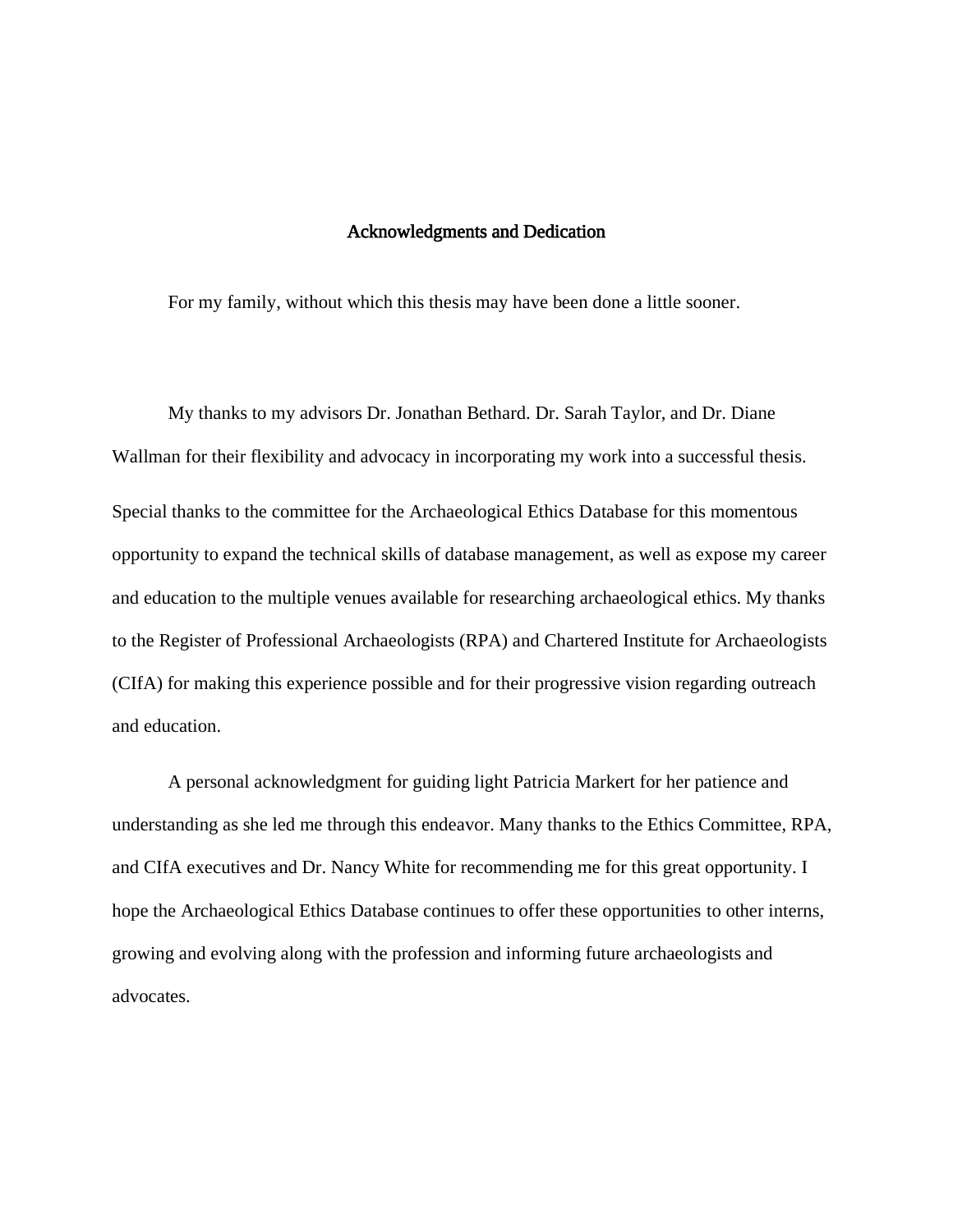# **Table of Contents**

| Codes of Ethics<br>25                                                          |
|--------------------------------------------------------------------------------|
| <b>Online Resources</b><br>25                                                  |
| 25<br><b>Blog Entries</b>                                                      |
| 26<br><b>Books</b>                                                             |
| 26<br><b>Journal Articles</b>                                                  |
| 26<br>Course Descriptions and Syllabi                                          |
| 26<br>Social Media Campaign                                                    |
| 27<br><b>Ethical Dilemmas</b>                                                  |
| 27<br>Suggestions                                                              |
| Chapter 3: Reaping what has been sown: Discussion and Concluding Statements 31 |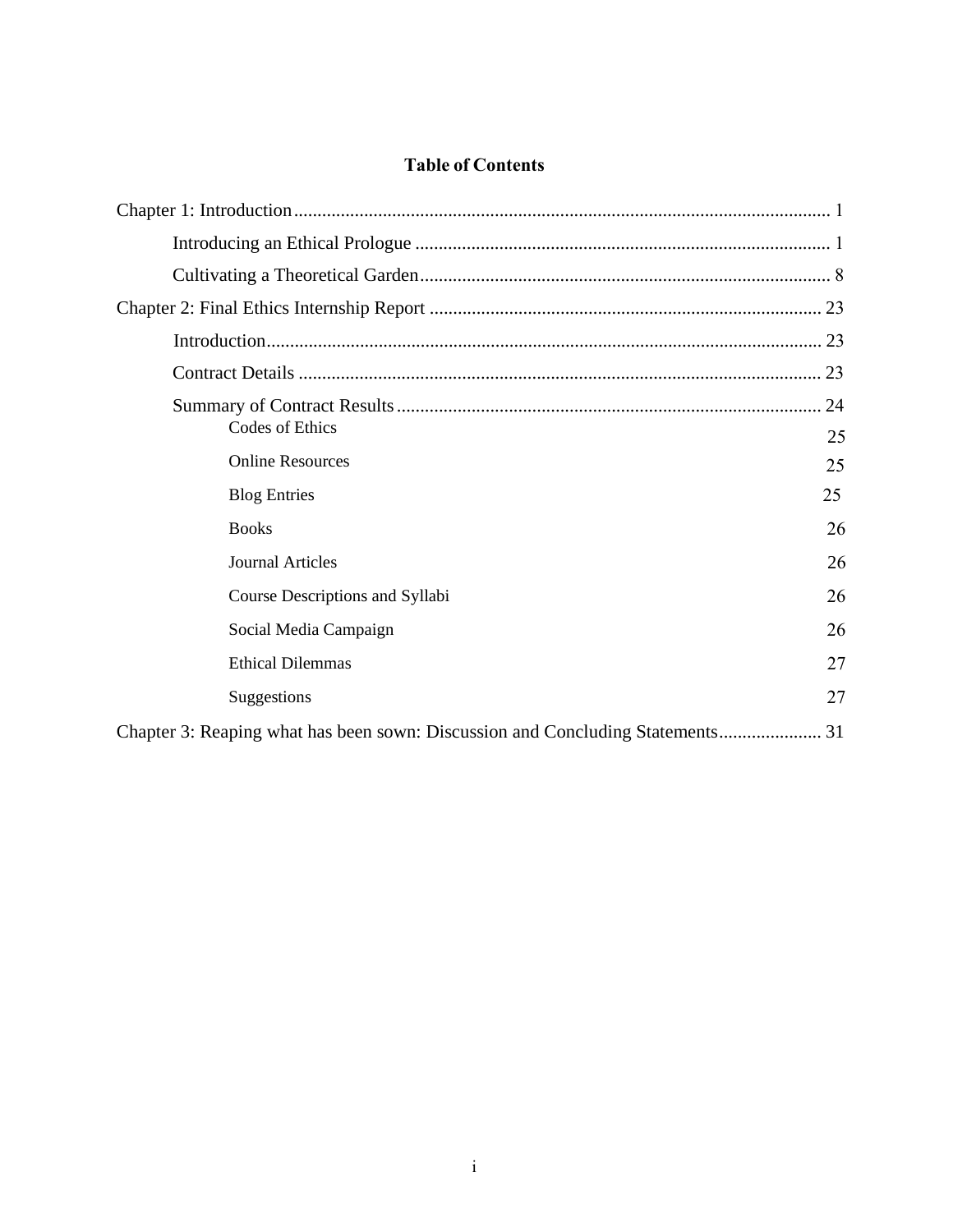#### **Chapter 1:Introduction**

# <span id="page-4-1"></span><span id="page-4-0"></span>**Introducing an Ethical Prologue**

The exploration of ethics has been a tradition of philosophers for millennia. The framework of ancient Greek scholars has scaffolded the trajectory of ethical examination for several fields beyond philosophy, providing guidance for principled management and practicum within professions. From the Society of Antiquaries of London (1718) to the Society of American Archaeology (1934), the professional study of anthropogenic material remains has evolved in practice, theory, and ethical erudition. This "backward-looking curiosity" has existed in the historical record long before becoming codified into verifiable and standardized institutions (Fagan and Durrani 2016:3). The profoundness of human curiosity in the past has driven generations to explore and expand methods and theories into accepted practicum and concepts of ethical implementation. Ancient Babylonian kings and Greek authors wrote of their encounters with archaeological sites or exciting discoveries of treasures beneath their feet. Crusading knights brought home artifacts for fortune and glory, justified by power, greed, and religious zealotry. Wealthy tourists of the West picked and dug through the wonders of Egypt and the Middle East from Napoleon to Champollion. Touring Classical sites such as those found in Biblical tales were popular for Europe's wealthy elite. Powerful religious entities disputed any evidence which may discredit their doctrine and imposed restrictions on the publication of archaeological discoveries. Under these obligatory religious sanctions, the scientific pursuit of the past was stifled, and limited to the desks of religious scholars and well-funded gentry. However, progressive secular academics began to accrete interdisciplinary models and perspectives which soon gave new translations to the people of the past and new models for predicting human behavior in the future (Fagan and Durrani 2016). Once scientific methods were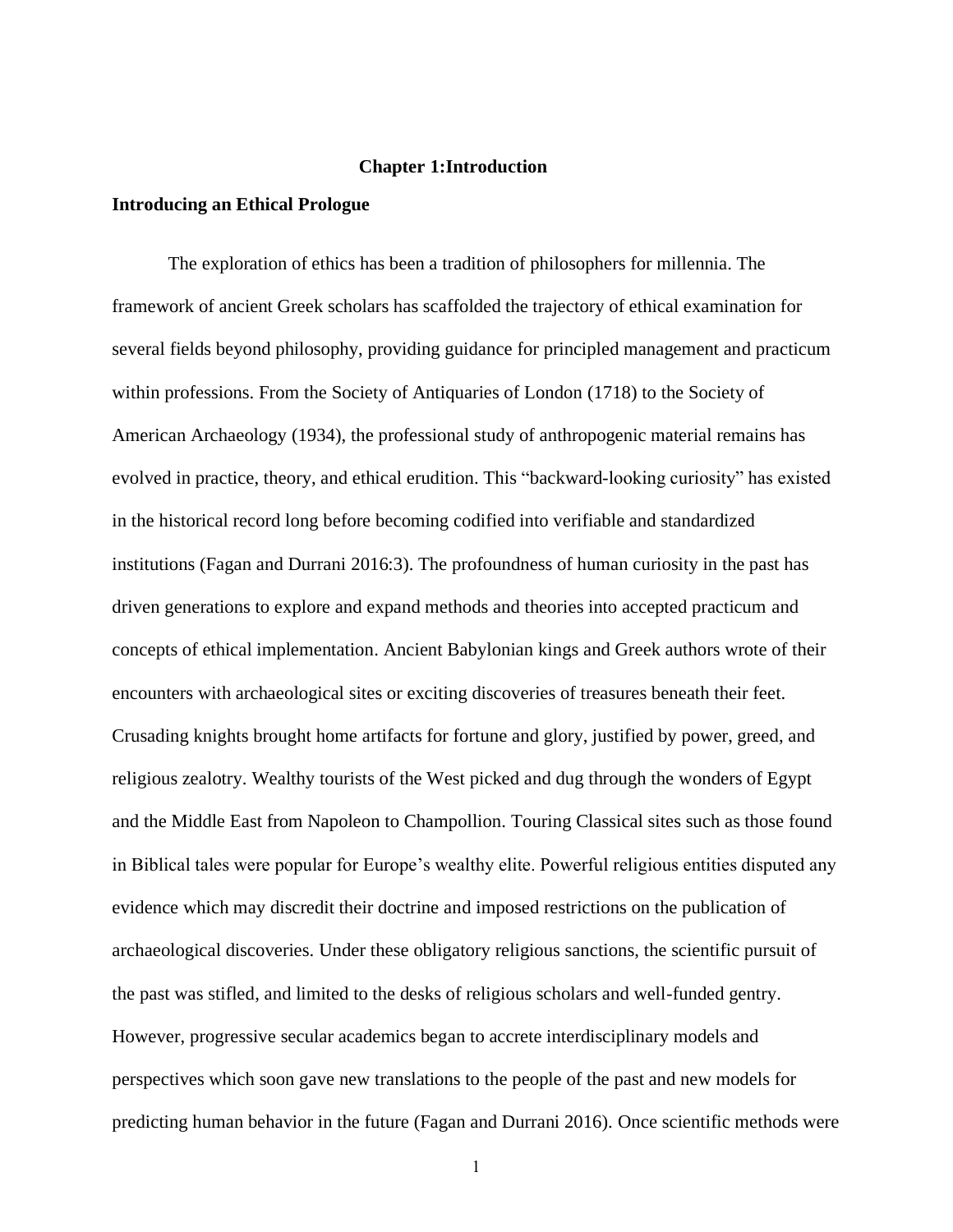applied to the study of human material remains, the regimented practice would underpin the development of academic archaeological institutionalization.

The institutionalization of archaeology came well after the temptation to excavate and acquire the bits and pieces of human history that were pillaged from the conquered and colonized filled coffers and exhibitions. Established standards guaranteed a basic development of qualifications set by academic entities, as well as advanced the profession beyond the studies of wealthy antiquarians and religious scholars (Carager 2017). Structures and processes dominated professional archaeology for a time (1930s-40s), as the global adoption of dedicated "research, interpretation, and protection of archaeological heritage in the Americas" became industrialized to accommodate growing domestic development and economy (Careger 2017; SAA 2019). The myths and legends of treasure hunting gave way to scientific hypotheses and rigid standardization (Fagan and Durrani 2016). These standards of practice benefitted a select population and focused primarily on establishing marketable theories or methods which would be accepted for publication, and less upon the ethical implications on communities and descendants. As a result, archaeological standards have come at high prices to minorities and marginalized populations, as best practices were deemed solely the realm of the well-read, often Euro-American male academic (Tall-Bear 2003). Indigenous rights to their heritage locked in museum and academic collections came after extensive civil rights activism culminating in the Native American Graves and Repatriation Act (NAGPRA 1990, Walker 2003). By generating value through academic novelty, the splintering of accepted concepts fragmented academic study into hyperspecialized fields of archaeological research. The critique and theoretical innovation developed professional disciplines and standards into established qualifications which led to greater inclusiveness, albeit required structured support to ensure areas of specialization could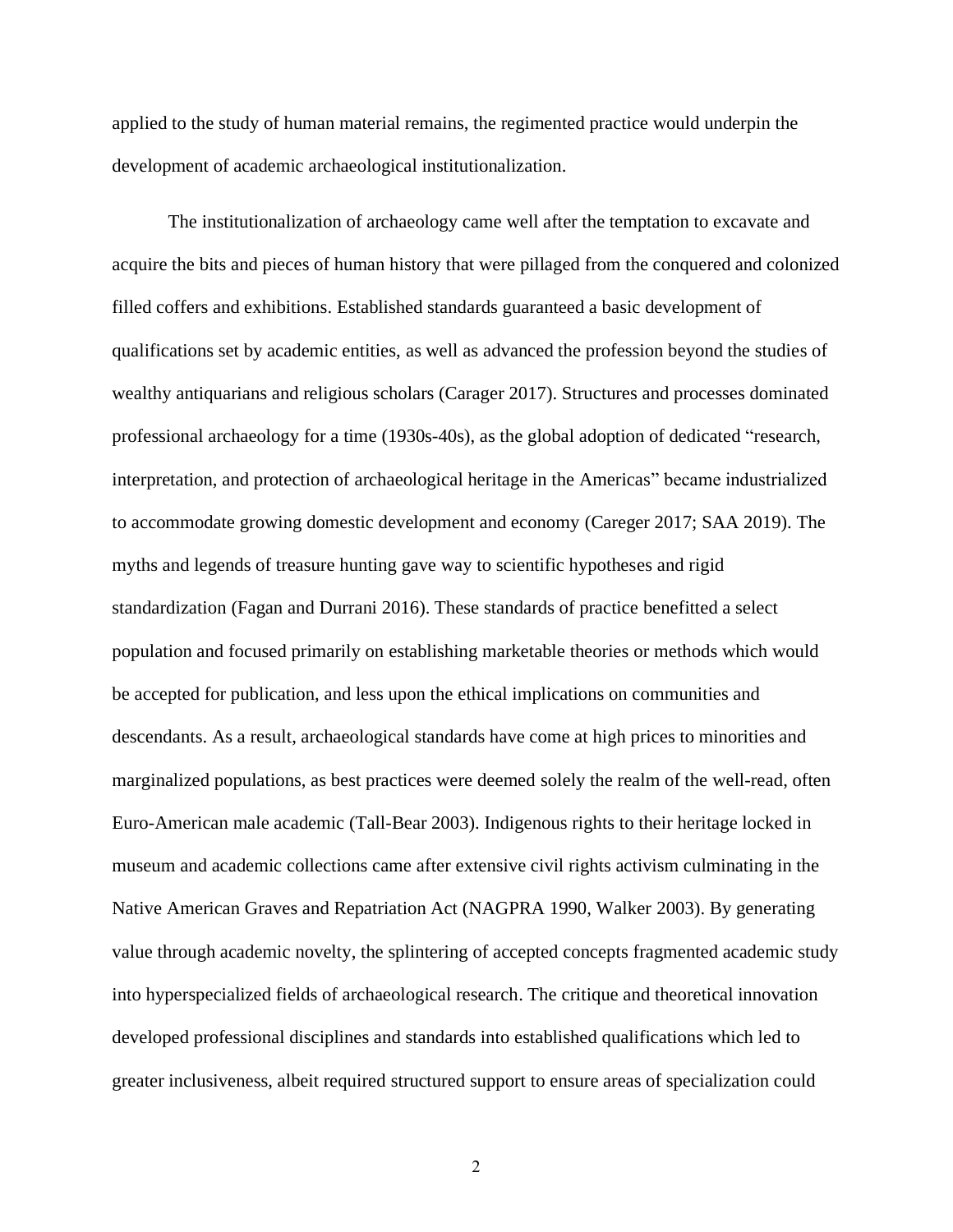work cohesively (Carager 2017). The vast diversification of specialized skill and narrowed theories left conceptual gaps in the reconstructed human past to be filled by the eager and myopic. The inception of the United Nations Educational, Scientific and Cultural Organization (UNESCO) in 1945 would establish and encourage international collaboration for human rights and heritage preservation. The UNESCO World Heritage Program, adopted 1972, listed sites which should be monitored and conserved for posterity and began an international debate on the ethical treatment of artifacts and the cultures that surround them, past and present (UNESCO 2018).

Humanity exists in the long shadows of its pasts, searching for meaning or trophies that grant insight and prestige to the present; such trophies are weighed with questions of ownership, rights, responsibilities, and heritage (Powell et al. 1993). The destructive logistics of traditional archaeology becomes questionable and problematic as further consideration is made regarding historicity, social dynamics, and residual interpretation. The spreading specialization of professional archaeology has become more inclusive for Indigenous and other descendent communities, informed by post-Colonial perspectives (Watkins 2003). The effort to examine ethics in archaeological theory and practice is less than fifty years old, and excessively competitive and saturated academic publications are still debating the minutia of cultural repatriation from over-encumbered collections. In the deluge of novel research and academic promotion, specific principles for an ethical embodiment of archaeological practicum emerges and are being swept aside by the volume of articles focused on processual archaeology (Hamilakis and Duke 2007; Wells et al. 2014).

To address the scattered literature of ethics in archaeology, the Register of Professional Archaeologists (RPA) and the Chartered Institute for Archaeologists (CIfA) entered into a joint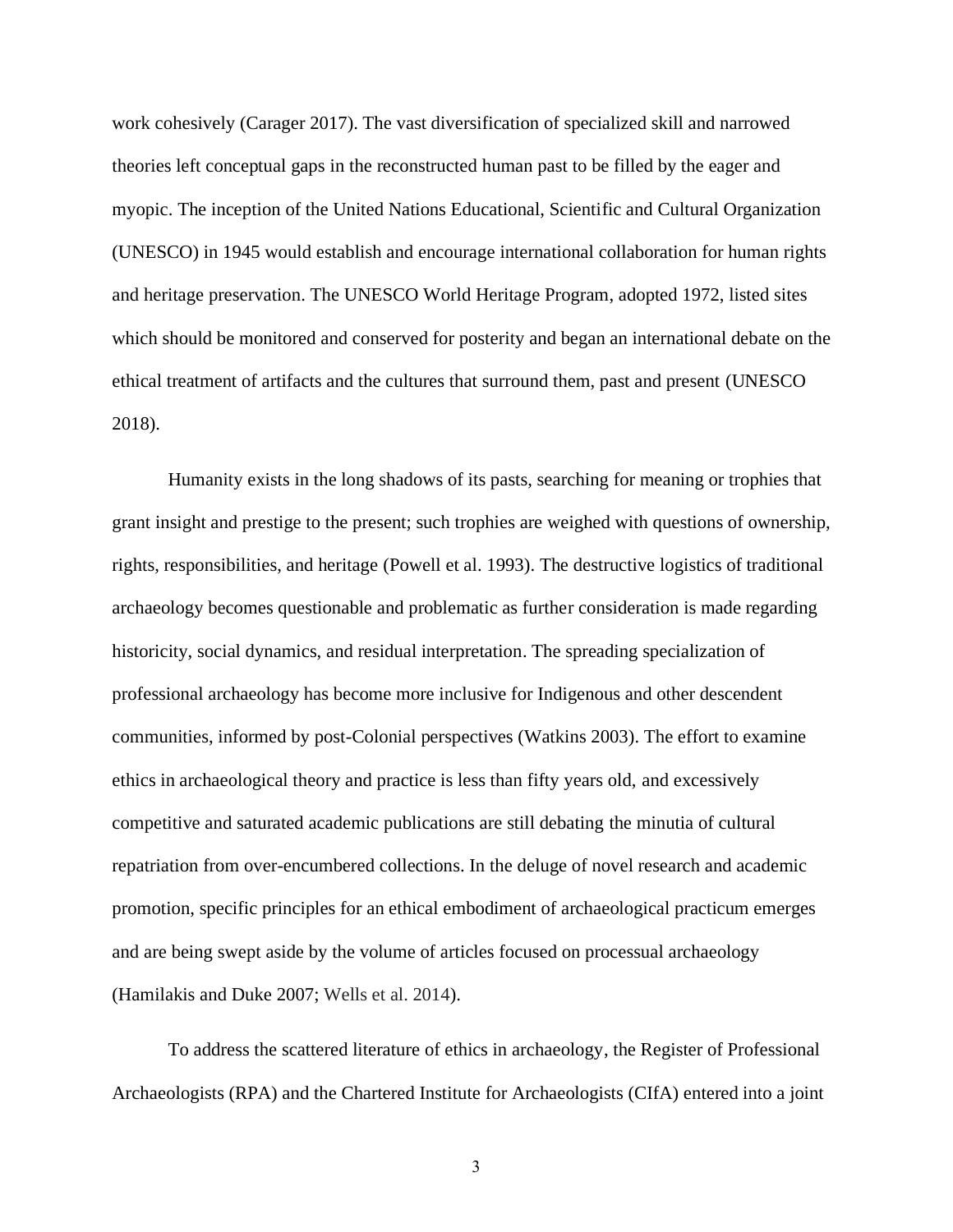effort to manage an ongoing project designed to condense and collate resources for the study of ethics in archaeology (ArchaeologicalEthics.Org 2019). The Archaeological Ethics Database includes over five hundred articles, books, chapters, blogs and syllabi examining subjects such as artifact privileges, display and ownership, student mentorship, sexual misconduct, cultural distinctions and interpretations, community involvement, and many more. This intern managed database is built on a WordPress Weblog platform, with a search bar to query keywords, names, phrases or titles, and the ability to browse by defined keywords, codes, and standards, topics, issues, or type of resource. Types of resources include codes of ethics for archaeological and historical societies, journal articles relevant to ethical issues in archaeology, blogs and blog posts by professionals and other professional observations, as well as courses and syllabi for exploring academic studies relevant to ethical theory and practice. Each entry is optimized for bibliographic information through BibText, and linked to live web references. The joint management of RPA and CIfA employed paid interns for the development and maintenance of the WordPress site. Intern responsibilities include testing functionalities of search, links, and pages, updating or eliminating broken links, and adding new entries in each category. Ph.D. candidate and historical archaeologist, Patricia Markert, was the inaugural intern in 2017 who compiled the initial dataset from hundreds of journals, institutions, and societies from across the United States. She also served as Chair to the RPA Ethics Committee and guide for future interns as they influence and shape the evolving dynamics of the database. As the third RPA intern, in the summer of 2019, my contribution involved expanding keywords to include issues relevant to LGBTQ representation, #MeToo activism, globalization, nationalism, and decolonizing archaeology. I was also tasked with the creation of a social media presence which would increase site exposure and readership.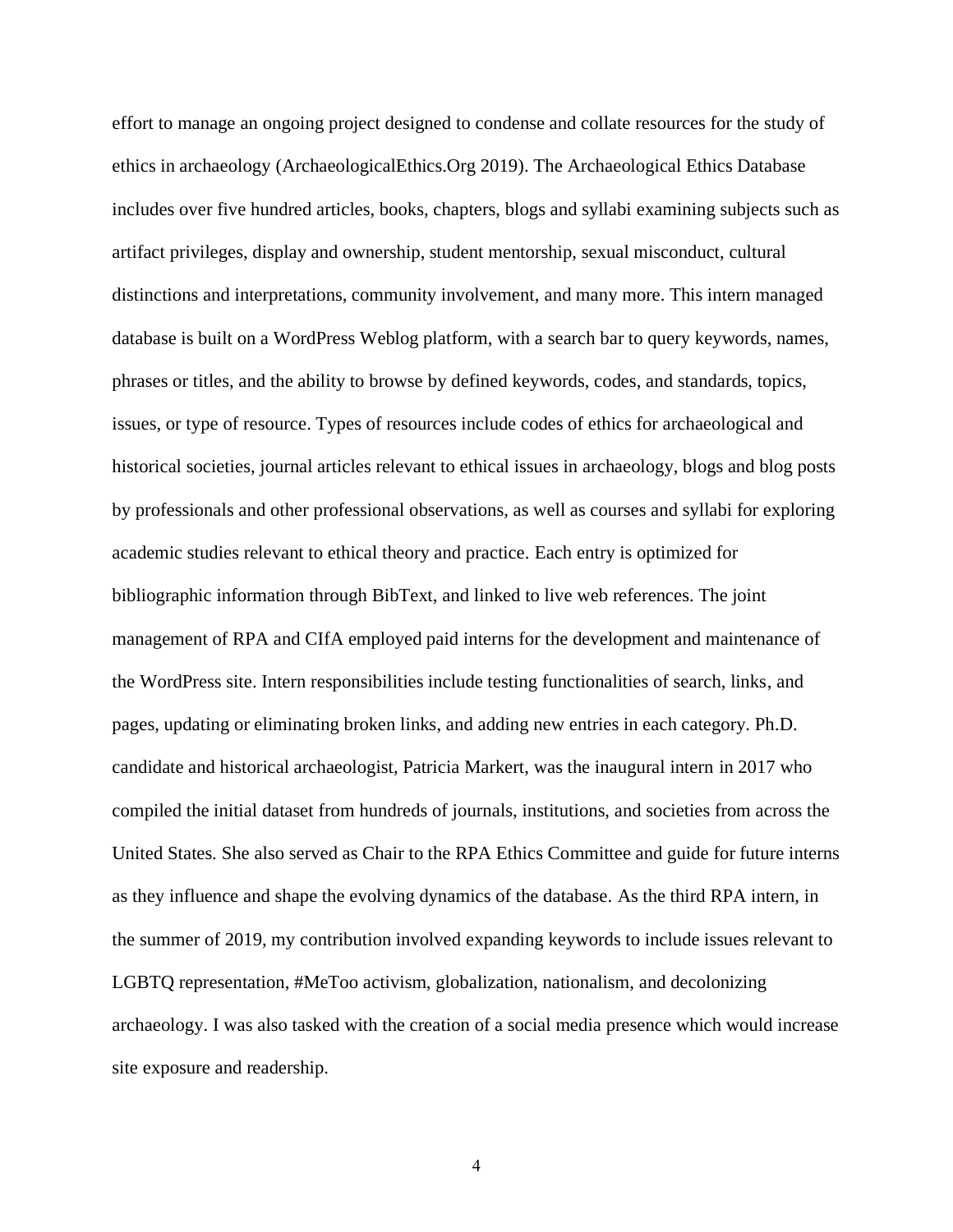Database enabled study creates opportunities for open research, expanding data pools and scientific perspectives around the globe (Wells *et al.* 2014). The personal and professional development of researching archaeologists are bolstered by accessibility and exposure to a wide variety of topics that address ethical questions in their field. The goal of my research through the internship was to examine the effectiveness of the database, ensuring it enables exposure to new materials, intern-driven research, and social media marketing for information dissemination by academic entities. This endeavor aims to observe the current state of ethics study in archaeology through the self-reflective lens provided by the compiled datasets contained in the Archaeological Ethics Database. These research articles, books, sites, and all other available resources create a robust and rich analysis for the evolving scope of ethical concepts. Historically, ethics studies were singularly researched; the inception of a database creates and ferments cohesive theory with open accessibility.

Archaeology as a profession, standardized by Western academics in the Global North, evolve through three phases of action: random, routine, and reflective (Perry 1989). Even as Babylonian kings sought the treasures of the past beneath their feet in  $6<sup>th</sup>$  century BCE, so too did Thomas Jefferson, making stratigraphic observations in his excavation of an Indigenous Virginia mound in 1784, search for clues to the past. The unscientific, random luck and lottery of treasure hunting was superseded by a routinized scientific method. Application of interdisciplinary sciences makes archaeology as a profession invaluable and flourish in academic subjects, mostly benefitting the institutionalized and industrialized status quo established by foundational colonial scholars. Further development of archaeology as a profession turns the gaze inward, reflecting on the interrelated constructs of questions, hypotheses, problems, and conjectures. This relatively young development of professional introspection is essential for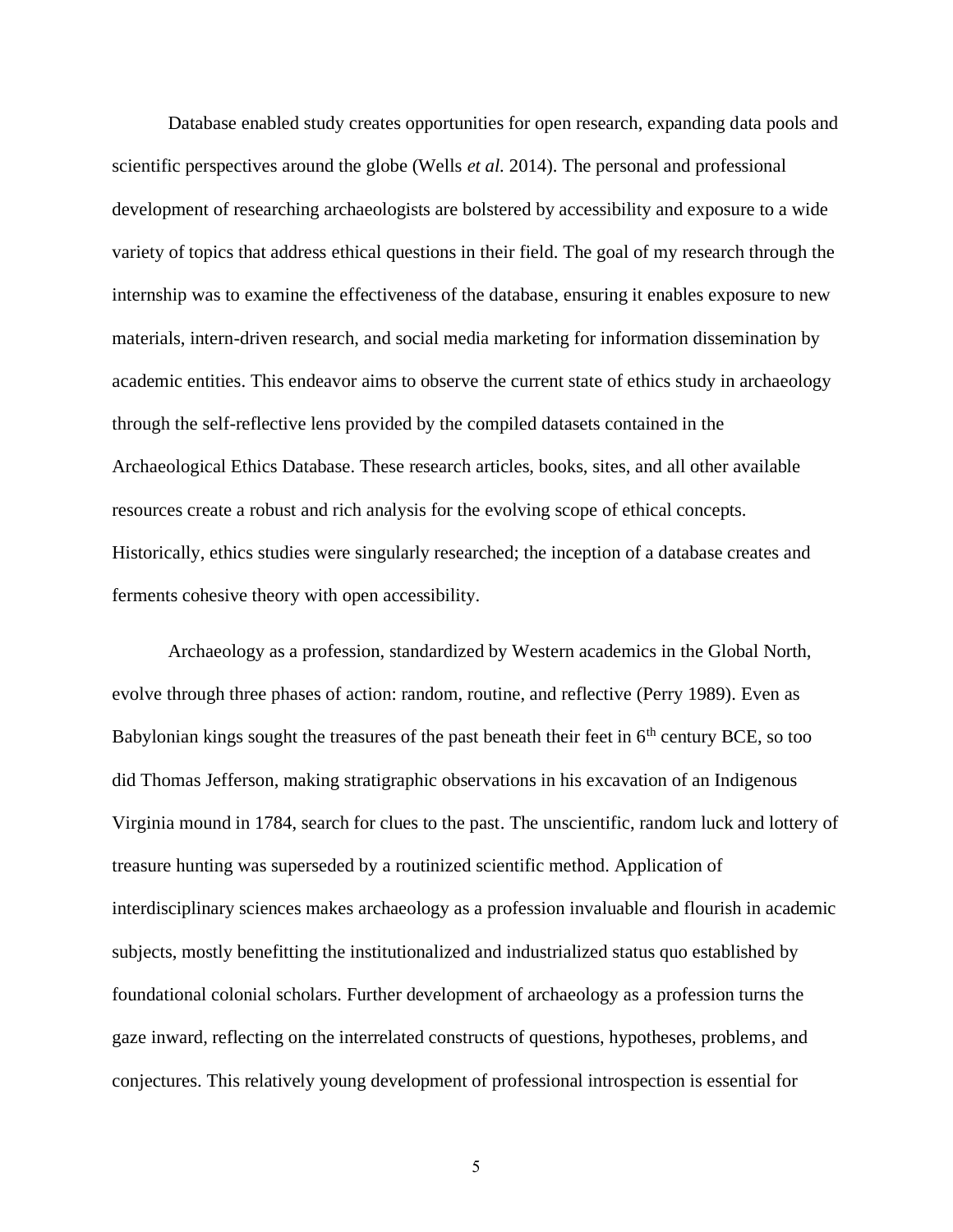providing inclusivity, respect, and cooperation in order to build and rebuild paradigms that are less harmful to communities and descendants.

#### <span id="page-9-0"></span>**Cultivating a Theoretical Garden**

The inception of UNESCO in 1945, representing a coalition of 37 countries, endeavor to create a culture of universal respect and peace with education and communication. Dr. Henk ten Have, medical doctor and philosopher, as well as a professor at Duquesne University, was a practicing physician before teaching philosophy and directing the UNESCO division of Ethics in Science and Technology. According to ten Have, the constitution of this organization would codify the advances science and technology within a "framework of universal respect for justice, for the rule of law and for the human rights and fundamental freedoms" (ten Have 2006:333). While noting the importance of freedom in research projects and scientific exploration, UNESCO sought to manage the destructive human influence on cultural landscapes, artifacts, and cultures by encouraging that scientific development beused for well-being of citizens in "forward looking reflections" (Ten Have 2006:334).

Systems for consultation and sponsorship were established to make UNESCO a nexus for organizing and sponsoring international information exchange and dissemination of ethical practices beginning in the 1980s, focusing particularly on bioethics and human genome in the 1990s. UNESCO's International Bioethics Committee (1993) was created to recognize due regard for the dignity and identity of human individuals, and the contribution of technological advances in biomedical and life sciences (ten Have 2006). Dr. ten Have (2006: 334) believes "the current revolution in science and technology has led to the concern that unbridled scientific process is not always acceptable" and thereby requires the staunch adherence to common values and benchmarks which promote ethical principles and standards. Ethical considerations for the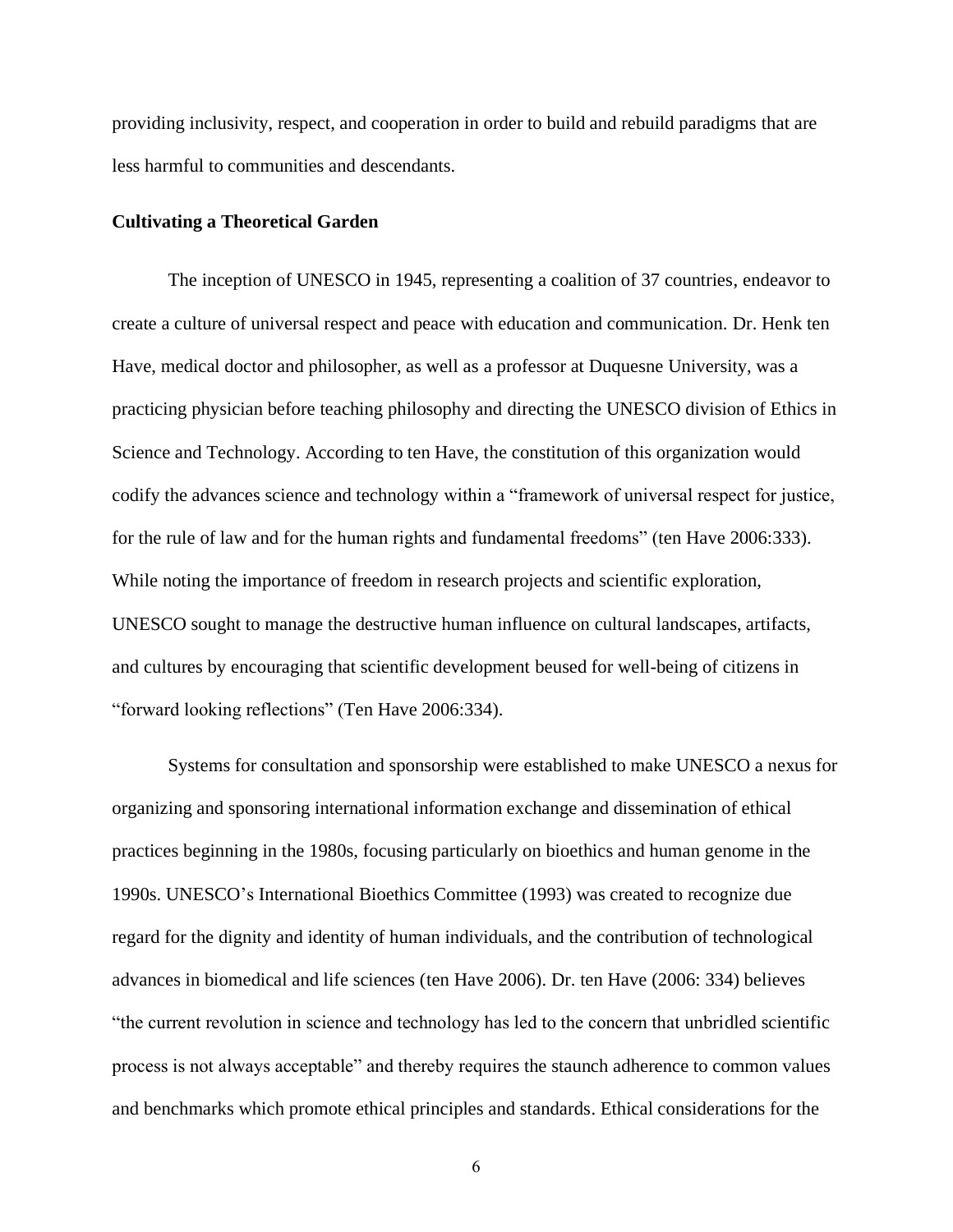human biological remains used in scientific study which may have no other voice for themselves rely on principled researchers to advocate for acceptable standards. UNESCO's participation in promoting a fundamental transnational perspective of ethical applications for science and technology spurred archaeological academia to self-reflect on its colonial and morally questionable past and in which ways previous investigations were lacking, as well as how future research can avoid ethical pitfalls.

Hyper specialized archaeologies have explored emerging gender concepts, continuums and the arbitrary binaries set by a colonially narrow scope of biology in order to mitigate the damages by a male-centric colonial past. The academic specialization reinforced autonomy, and was a key asset for economic utility in academia, but created hyperfocused lenses that may or may not overlap with others' interpretation of acceptable archaeological methods (Carager 2017). Just as political perspectives and personal ideologies influence approaches in archaeology, and even in the choice of research topics, so to do they influence the field itself. In the mid-1980s, much of professional archaeology was dominated by perspectives and interpretations of white masculinity by the primarily white male archaeologist (Conkey 2007). Not only were past populations forced into present-day ideological gender roles, those roles would be reinforced in professional contexts. Beyond the research potential of a male-dominated field, the obstacles posed by the expected portrayal of an archaeologist as traversing the field while women did the professional "house cleaning" of lab work, organization, and assessment were detrimental to a successful career for women archaeologists (Gero 1985).

Pioneer of feminist archaeology Joan M. Gero (1944–2016) was an American focused on gender and power issues in prehistory, particularly in the Andean regions of Argentina and Peru. She co-edited the groundbreaking 1991 volume Engendering Archaeology: Women and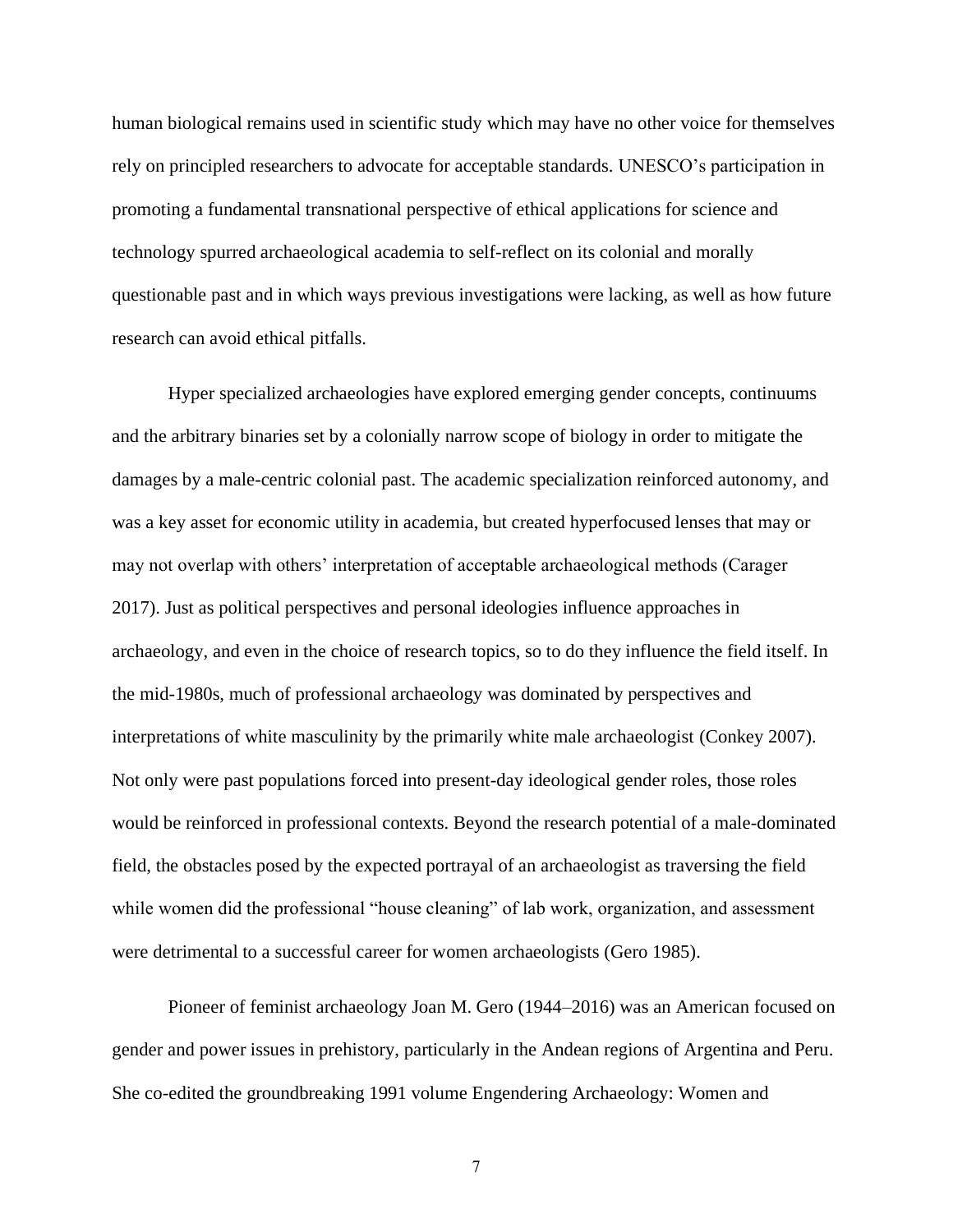Prehistory with Margaret Conkey. Gero taught archaeology, anthropology and women's studies at American University in Washington, D.C. Joan Gero died on July 14, 2016. Her understanding of the socio-political influences of archaeology and within archaeology explains her perspective in the "Socio-Politics and the Woman at Home Ideology" (Gero 1985).

At the time Dr. Gero published her article in *American Antiquity 1985*, two-thirds of male archaeologists operated in the field while a similar proportion of women archaeologists worked in the lab. She noted that a greater number of National Science Foundation (NSF) grants are awarded to the field-oriented, male-guided research than women ran non-field operations. According to Gero, archaeology is value-laden and validated by dominant social and political interests which serves the ideology of the state (Gero 1985). In order for archaeology to progress, there must be an awareness of "how present-day values, prejudices, norms, and politics come to be embedded in our work and how we, perhaps unwittingly, participate in the process of imposing present on past" (Gero 1985:343). These "unexamined assumptions" validate and fulfill gender stereotypes which skews professional objectivity.

These skewed perspectives are further addressed by Enrique Moral de Eusebio, a Ph.D. candidate in History at the Pompeu Fabra University in Barcelona Spain. He received his Master's in Archaeology at Complutense University of Madrid and Bachelor's Anthropology from the Universidad Nacional de Educacion a Distancia (UNED). He is also an Alumni of the University of Leeds where he received an MA on Gender, Sexuality and Queer Theory. His research interest includes transformations in native sex and gender systems due to the Spanish colonization of Guam (Mariana Islands) as well as the interrelation of power and sexuality through materiality, architectural structures, and ethnosexual conflicts derived from the different sexual epistemologies between the colonizer and colonized.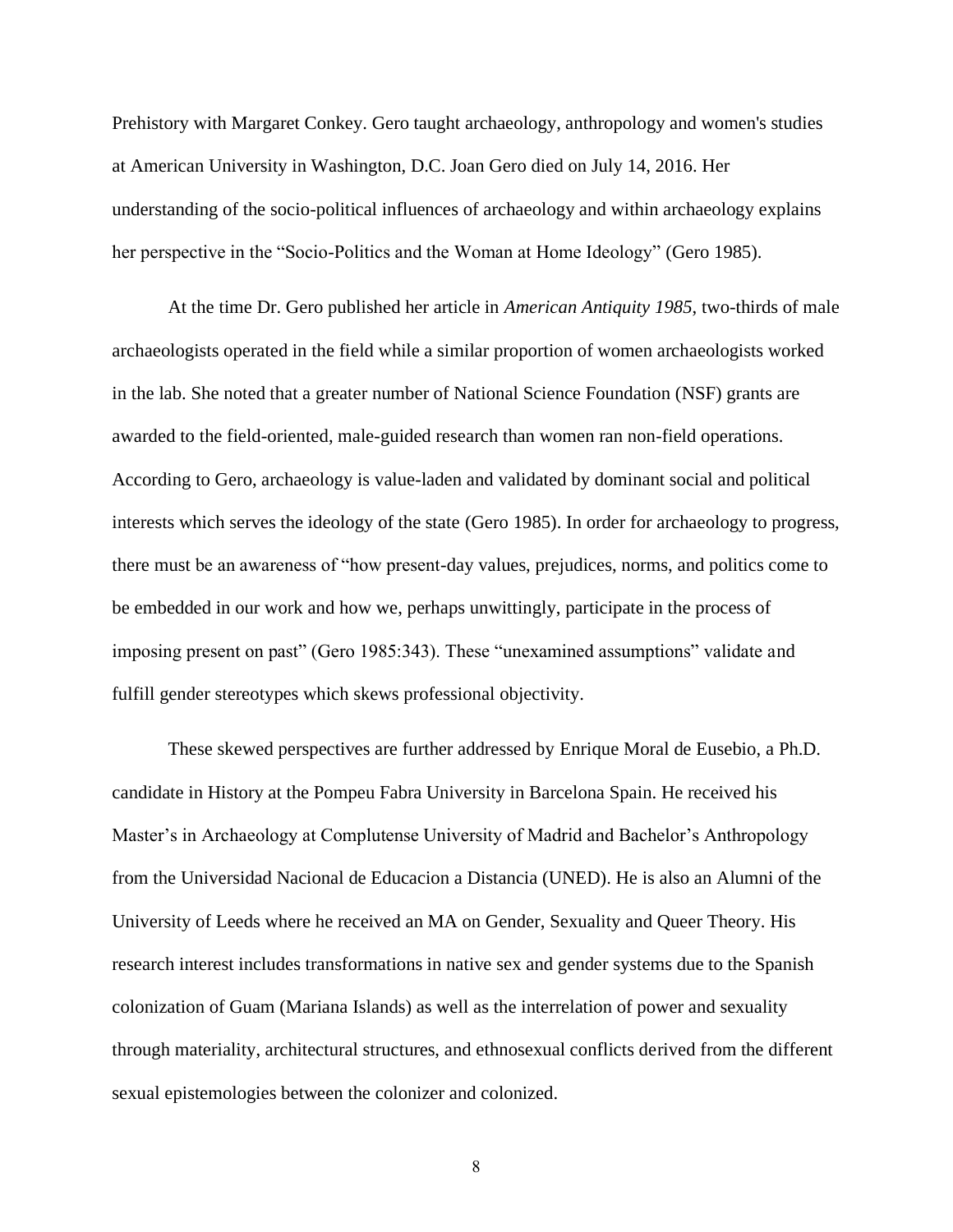In "Qu(e)erying Sex and Gender in Archaeology: A Critique of the "Third", he questions the gendered view of a binary past taken by traditional archaeologists which typically ignored, or paid little attention, to the presence of third genders (Moral 2016). Despite extensive evidence collected from ethnographic research and oral histories of genders beyond the binary, most archaeologists carefully classify gender into the present day, socially acceptable paradigms. However, as Moral carefully lays a deliberate framework for both philosophical and archaeological evidence of the nonbinary context of gender, he also outlines his critique for the "otherness" of this third gender classification.

Moral shows, through the oral histories, that body and spirit were not considered separate, so the embodiment of gender and the physical manifestation of sex were seen as one and the same. Binary classifications and even the oft used otherness of the "third" gender, according to Moral, are pigeonholed into a "third" by archaeologists which often fail to consider the "corporeality" of sex and gender in past populations (Moral 2016). Gender degrees of variation and the accompanying nomenclature suggest a more fluid approach to sex-gender nonessentialism to challenge these stagnant ahistorical categories. The representation of gender and sex continuum in the biological and archaeological record is another condition of human identity requiring ethical principles and standardization in academia.

Until the 1950s, the practice of American archaeology focused primarily on the retrieval, classification, and categorization of archaeological artifacts, with little ethical guidance. Antiquarians, collectors, curators and archaeologists alike rushed to discover and rescue rapidly disappearing sites and artifacts with varied motivations. Fame and fortune notwithstanding, conservation became an important professional focus as looting and illegal antiquities trade became problematic for continued research. This push resulted in vast collections of artifacts on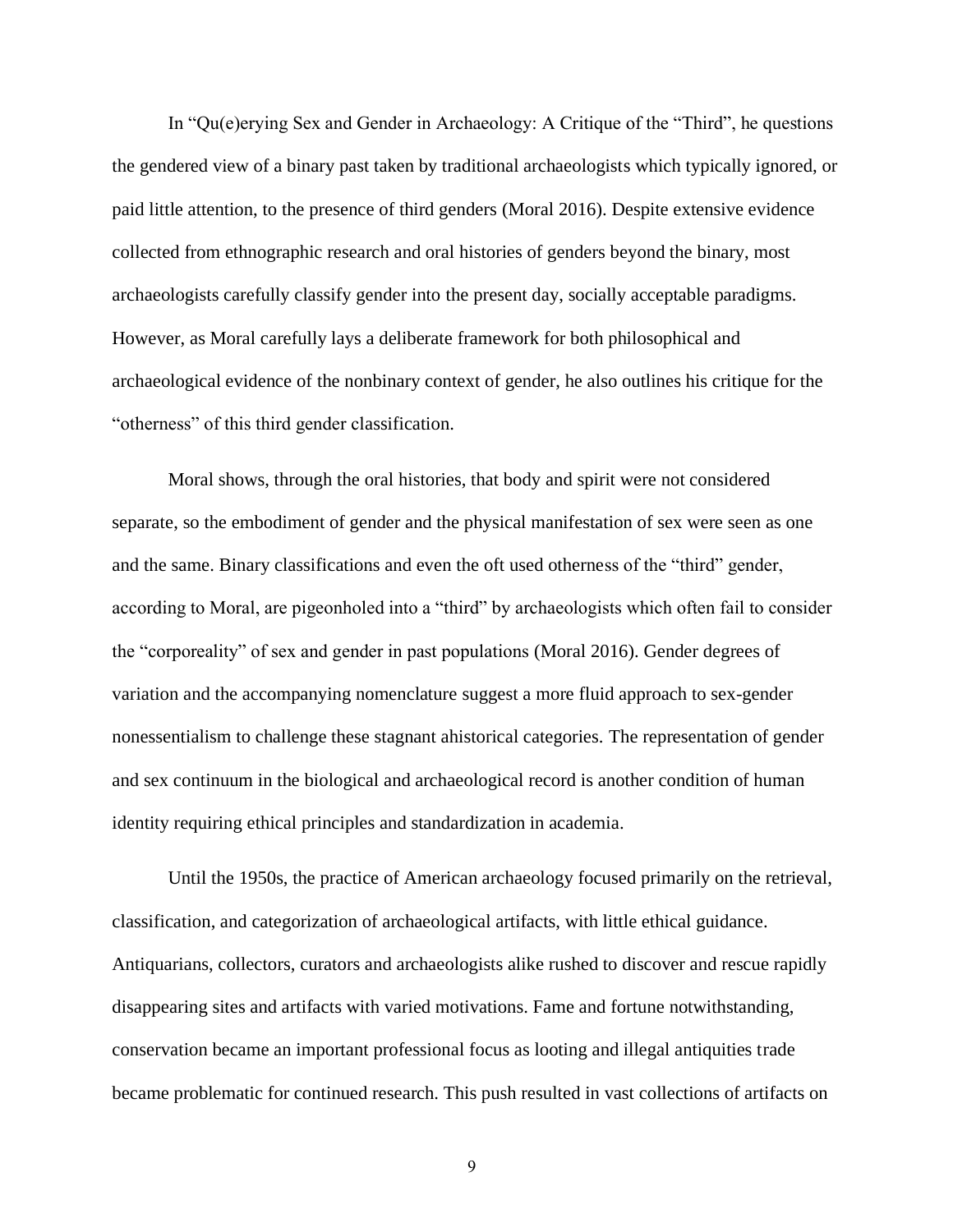display or in storage gathering dust as specimens without a cultural context. Following the culture history tradition of Franz Boas and the Direct Historical Approach and Relative Dating teaching methods of Kroeber, Julian H. Steward and Frank M. Setzler critiqued the taxonomic methodologies that typified their field. They placed an importance on the artifacts as cultural "tools employed by human beings in some pattern of behavior" (Steward and Setzler 1938:8).

As a student of Alfred Kroeber, Steward was an influential American anthropologist which developed methods for understanding concept and culture change. He studied and taught at Berkeley with Kroeber before establishing the anthropology department at the University of Michigan. He later gained a position at the Smithsonian and was a participant in the creation of the American Association of Anthropology and the National Science Foundation. He also worked with Gordon Willey in Peru. Setzler, also an American anthropologist at the Smithsonian was a curator of the National Museum of Natural History and a primary investigator of the Hopewell burial mounds. Their development of cultural ecology theory has been influential in archaeological methodology.

This fundamental theory nof cultural ecology focuses on the human adaptations to social and physical environments, examined by viewing artifacts as functional assemblages of certain configurations (Steward and Setzler 1938). These assemblages had a functional place in human behavior and could be used to compare and contrast the differences between cultures and traditions throughout time. As archaeologists up to then had recorded and cataloged their finds with little interpretation or consideration of broad questions, Steward and Setzler integrated cultural configurations as functional interpretations for human adaptation.

Current archaeologists still grapple with fragmentary objectives in the professional field, and methodologies vary with a personal approach. Anthropology and by extension, American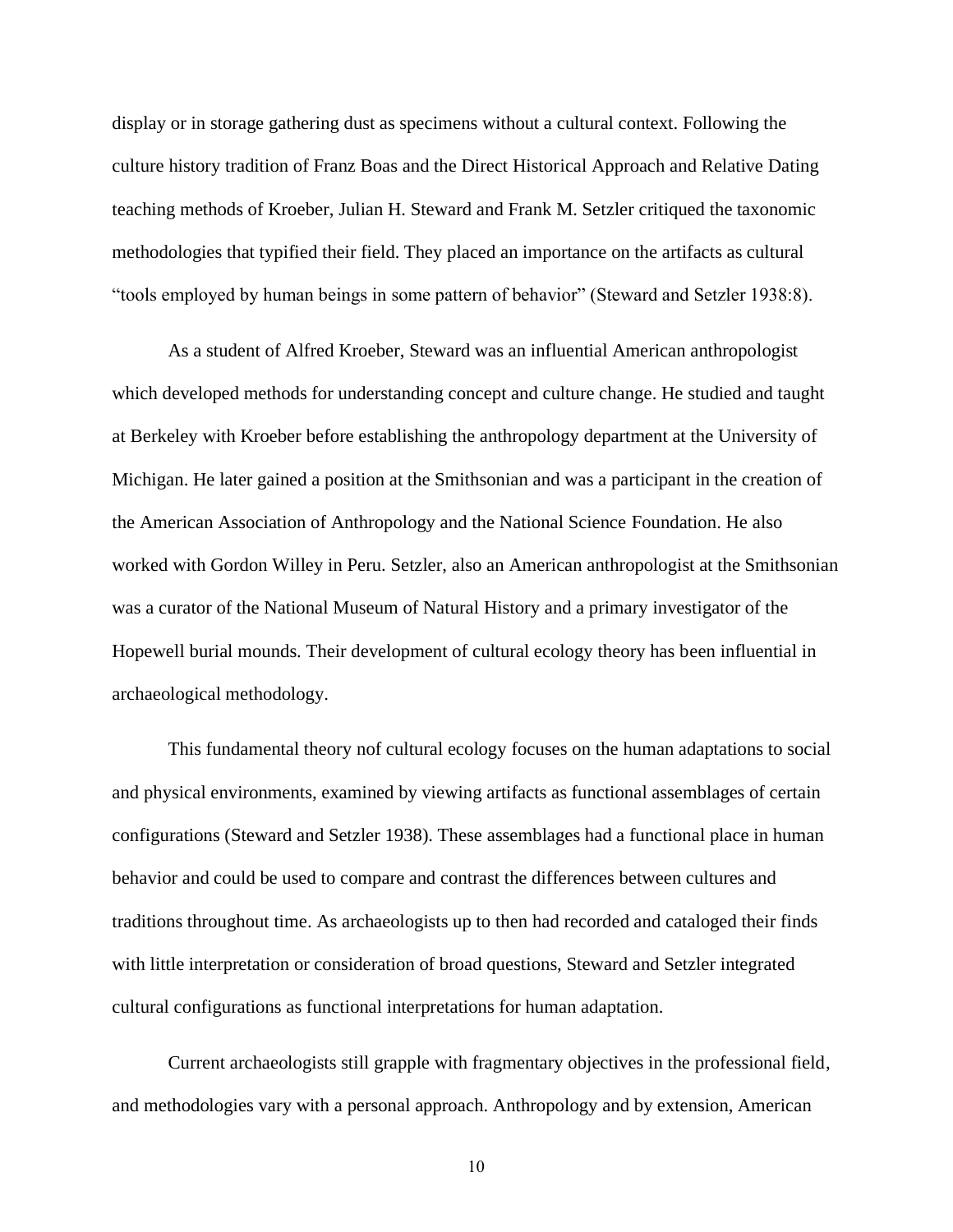archaeology is disparate in focus and interdisciplinary in practice. The rescue and recording of sites and artifacts are necessary, and much is lost and/or missed at first glance. The importance of functionality and configuration as they relate to cultural ecology is an important concept for the working archaeologist to use as a guideline. "Techniques are tools," and professional archaeologists must be open and aware of any cross-disciplinary associations that may further expand and expound their research (Steward and Setzler 1938:5). However, the relationships between artifacts and humans have been studied more extensively and has been discovered as far more complex in their interpretations, ethical and otherwise.

The highly scientific, male oriented focus of archaeology has been critiqued in recent years, moving towards more inclusive and nuanced perspectives on the past and on ethical practices of professional archaeology. Gaining support in the field, post-colonial theories have yet to acquire a stable foothold in the profession as a whole against years of colonial tradition and Eurocentric education. On an epistemological level, postcolonialism challenges the authority of anthropologists to speak for the "other", specifically indigenous cultures. Criticizing essentialist characterizations of people and cultures, postcolonial theories developed in response the Imperialist violence and catastrophic displacement of global expansion and industrial capitalism (Bayly 2016). One of the most profound contributions to postcolonial theory was Dr. Edward Said's 1978 book "Orientalism" in which he defined the historically patronizing representations of the "West" on the people of the "East." The professor of literature at Columbia University is considered a founder of the academic study of postcolonialism. Indigenous archaeologist, Dr. Sonya Atalay further works to understand and bring about the institutional changes required to support engaged and transformative scholarships and ethical principles.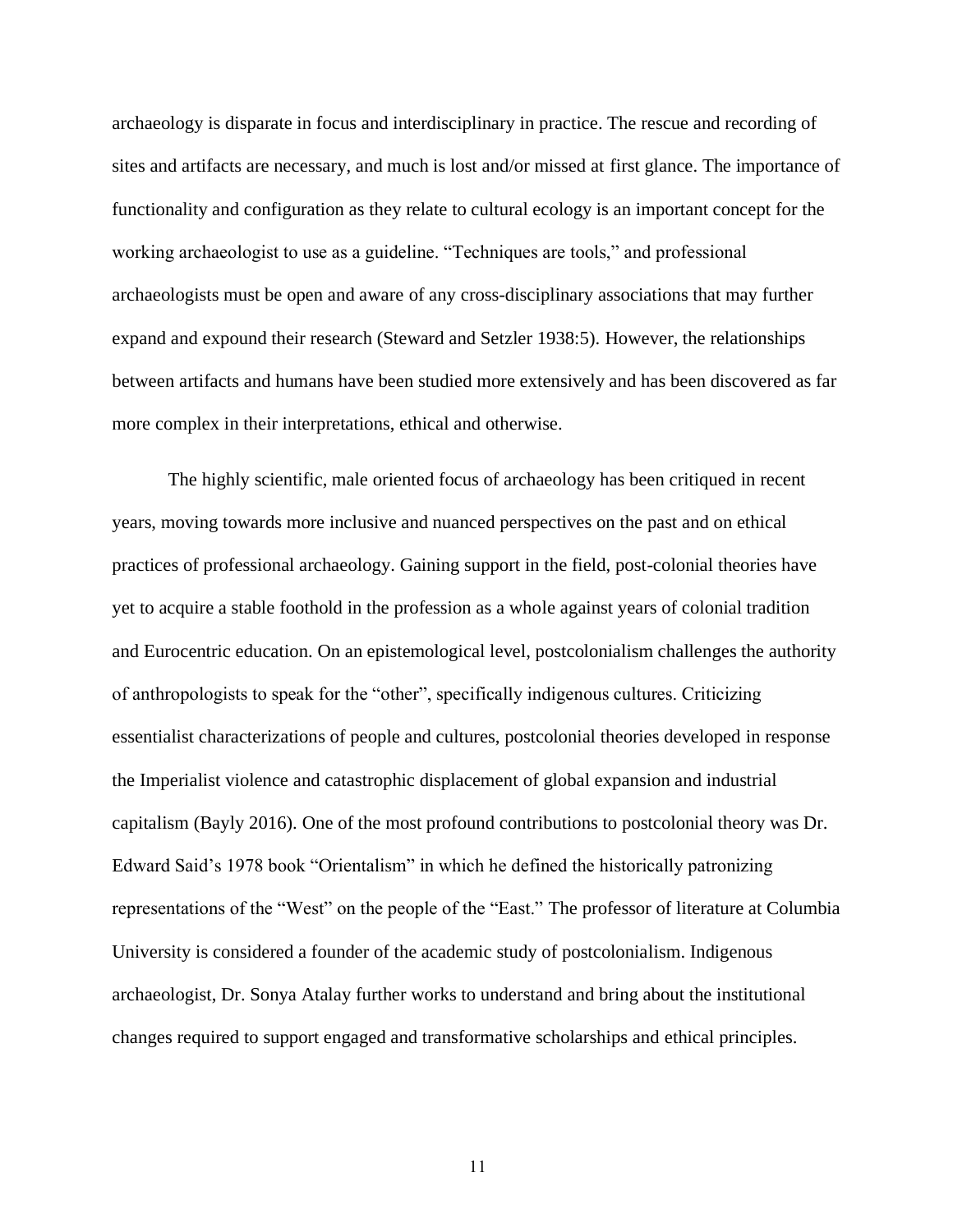Hers, and a growing movement of other indigenous voices in archaeology, assert that Indigenous knowledge is just as valid as those from Imperial or colonial sources (Atalay 2006)

Exploring the artifactual relationships, professor of European Archaeology and Director of the Institute of Archaeology at Oxford, Chris Gosden studies landscapes and identity in medieval Europe, Celtic Art and ancestry, Eurasian connections as well as humanity in Papua New Guinea. He was also a curator for the Pitt Rivers Museum at the University of Oxford and has published on Roman colonialism in Britain, colonialism and material culture, and social ontologies. Gosden proposes a different lens in which to view the archaeological relationship that shifts the ethical gaze onto artifactual analysis in an "object-centered approach to agency" where strands of continuities accorded to objects have effects on people and societies (Gosden 2005). By examining objects as if artifacts could have social power and efficacy, they would enrich social analysis as an active part of material culture and encourage the pursuit of newer concepts for ethical management. In Gosden's theory: "Things create people, who thereby create things" (Gosden 2005).

According to Dr. Gosden, the inter-artifactual domain is an en masse effect; produced with a recognizable set of form and style which have an influence on how and which artifacts are made and used. Objects, in this manner, are seen less as indicators of ethnicity than a universe unto their own. Gosden explains that the mass power of objects, and subtle interactions with masses, create visible clues in the material record (Gosden 2005). These artifacts are acting together, accumulating cultural influence, and populations of artifacts are displaying their own behaviors, bringing about their own reproductions. Changing styles of shipbuilding or pottery making through time shows how artifacts can have agency beyond human intention that can only be understood through redefining the context of artifact style. As human populations grow and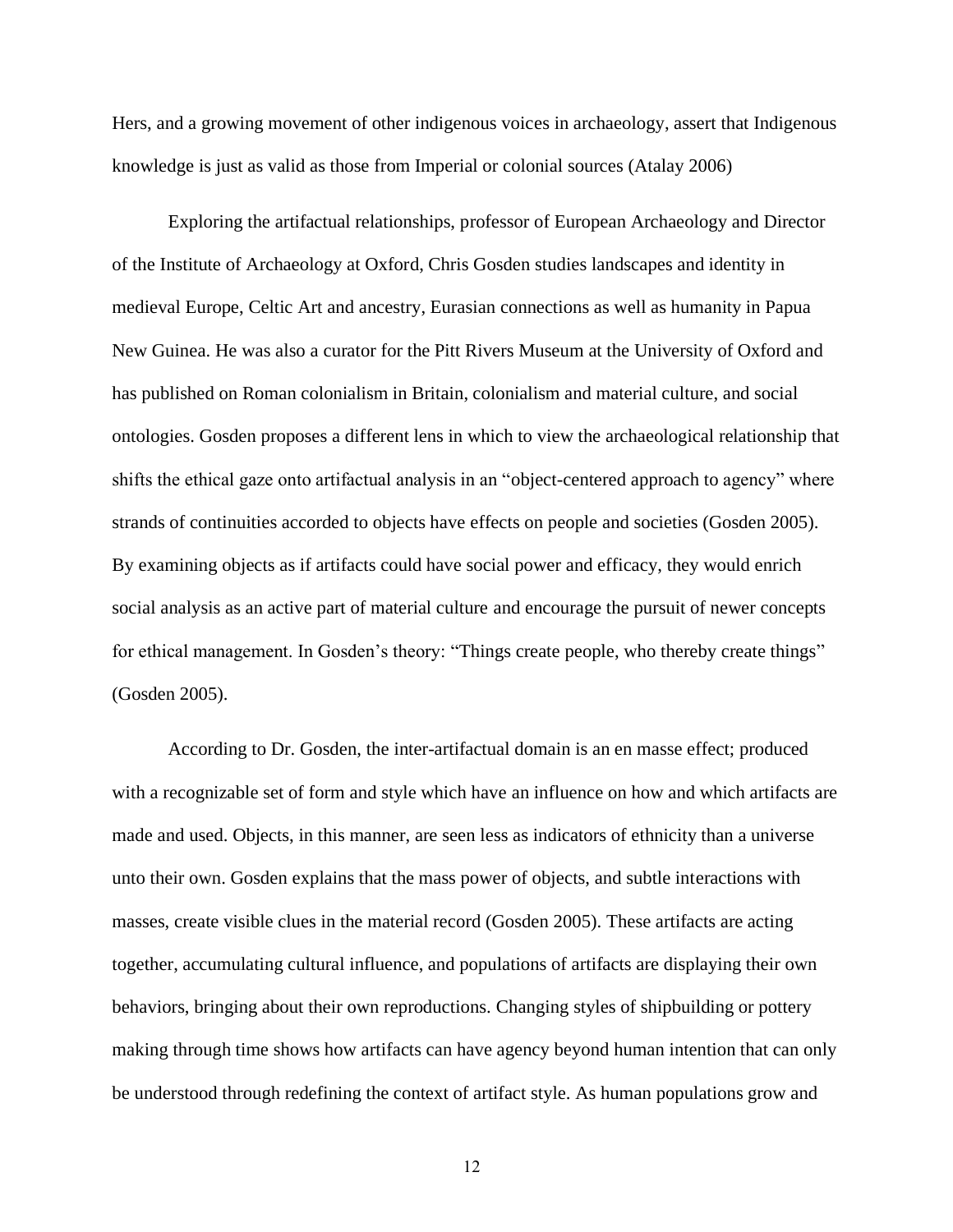develop around and along with a style of artifacts, or body of artifacts, those objects become integral parts of cultural identity and are embodied in future representations and reproductions of those artifacts.

This independence of style redefining the notions of context reveal styles and body of styles that can be studied in association to the material record to provide conjecture for other like artifacts that will likely reveal social being for people structured by the surroundings of their material culture. In the case of the Romans, Gosden proposes the object-oriented framework is a post-colonial approach to colonial forms of agencythat replace the previous colonist "top-down" perspectives. He sketches the creation of the Roman Empire as an evolution of associated objects via the study of the agency of an object's form, genealogy, and source. As styles of objects are adapted and evolved, form and shape can be traced through the material culture as they are physically incorporated into everyday life, building patterns, and social interactions. Objects evolve with stylistic adaptations that can be traced and associated with social groups, politics, and conditions. Where an object originated, or the material from where it was sourced, may obfuscate the dynamics of daily use, but reveal a novel usage when transported and incorporated transcolonially as in the example of Roman glass in the British Isles (Gosden 2005).

Ethical "ownership" of artifacts and material remains entails debates over cultural property and repatriation. From 1801 to 1812, Sir Thomas Bruce, the seventh Earl of Elgin toured East, and bribed a sultan for the opportunity to drag home tons of marble artwork, snatched from the rubble of the Parthenon, to don his foyer. Like many other wealthy Western European antiquarians of the 1800s, he receives a dubious permission to loot and pillage wholesale many the surviving sculptures from the ancient Acropolis of Athens. This act of cultural vandalism was sanctioned under the rule of the Ottoman Empire, which recycled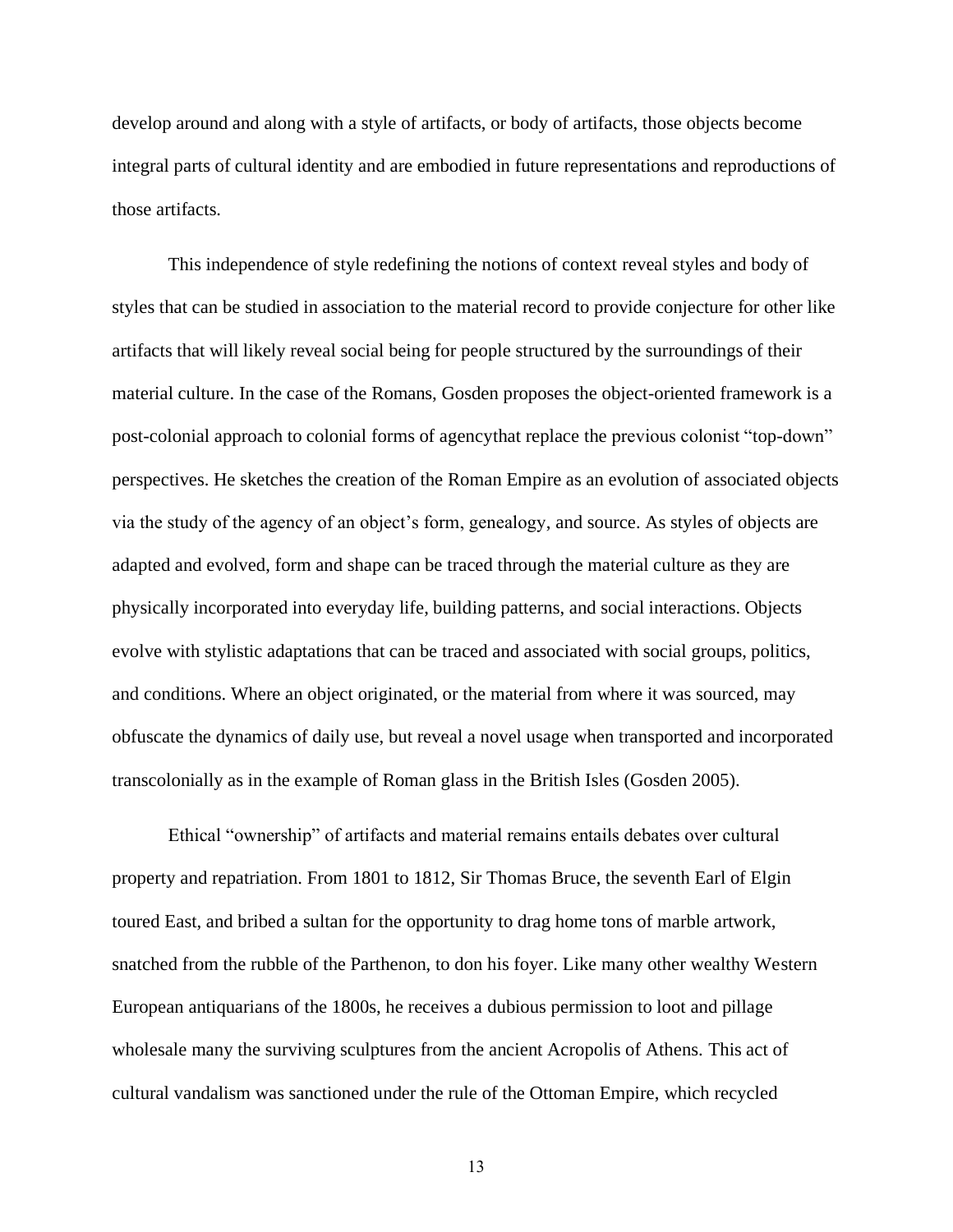Greece's antiquities into hearths and steps as the ancient ruins were picked apart. Elgin made the perilous journey back to England, suffering much along the way, and incited a cultural revolution of new art and architecture with their infamous import (Taylor 2014). The collection remains in the ownership of the British Museum in London, despite Greece finding independence and requesting their return many times between then and now. These demands have been met with significant resistance,which remains an ongoing debate (Taylor 2014).

Britain's murky claim to ownership rests on a suspiciously obtained permission by an occupying force. A Sultan magistrate granted Elgin permission to remove the artifactsfrom England. That Elgin suffered danger, disease, and financial ruin for the quest belies the significant place it has found in the warp and weft of British society (Taylor 2014). As part and parcel of the British Museum, it is privy to the free access of millions each year. As the Parthenon had been reduced to rubble by recent warfare at the time of the Marbles' excavation, Britain's claim to primacy and preservation of world history and the Marbles' resultant influence upon their society is tantamount to their keeping of the debated artifacts. While the Greek people were trying their best to survive under Ottoman occupation, they reabsorbed their heritage as parts of their homes and lives. There may have been no plans to rebuild a Parthenon underneath foreign occupation, however, independence has a way of impressing upon the people the importance of their cultural heritage (Taylor 2014). Arguments for ethical repatriation state that by returning the Marble friezes back to Athens, a continuity of cultural association can be preserved with new restorations and heritage carved by the hands of their own ancestors. The repatriation of the Marbles in their homeland would have been a gesture of global magnanimity and recognition towards Greece as a more important influence in the Western world.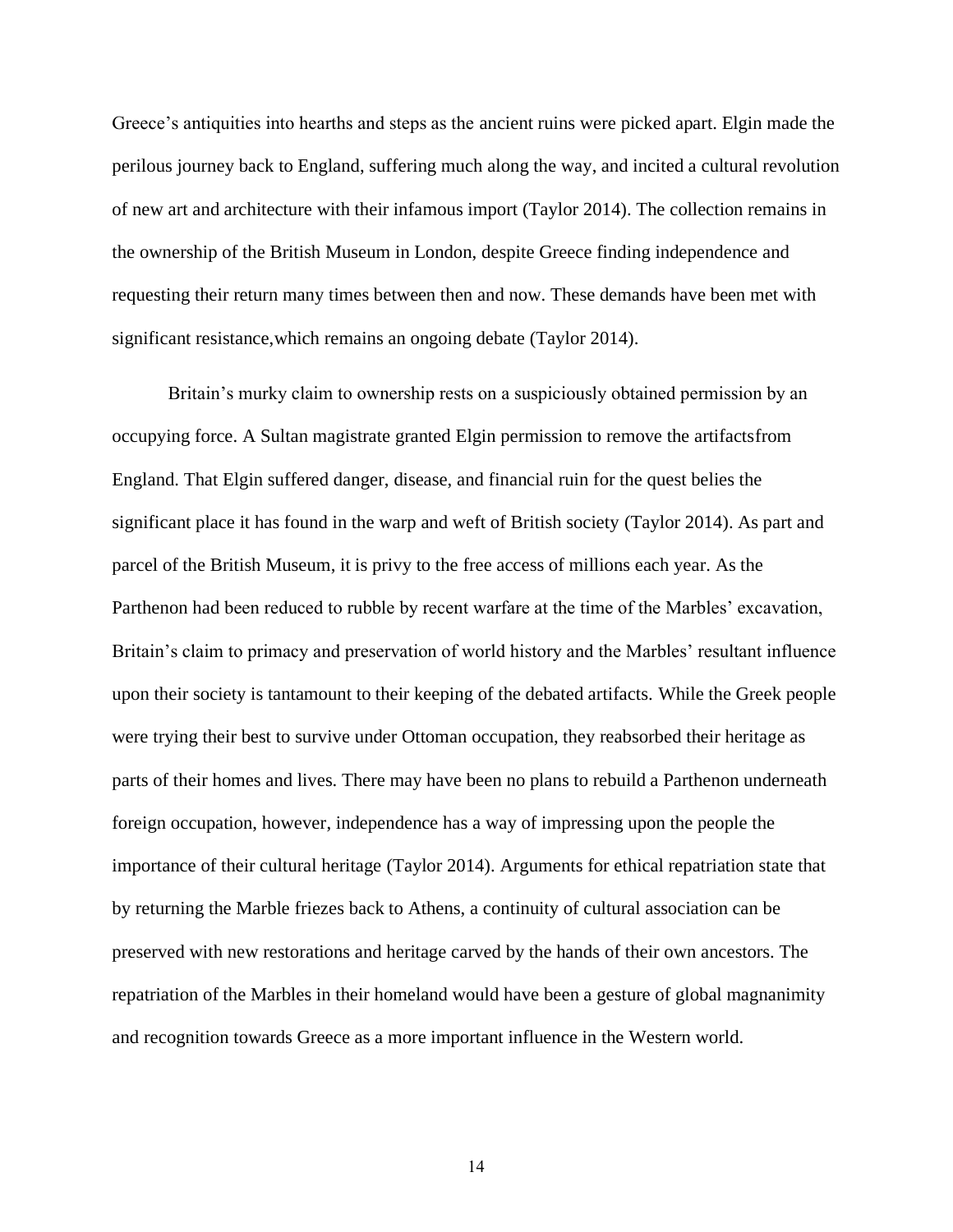Fundamental perspectives and assumptions regarding the control of cultural property are polarized into nationalist versus internationalist. Nationalist advocates for cultural property espouse the importance of cultural heritage to remain close to its place of discovery for context and local connectivity with the past. Internationalists adhere to the belief that history belongs to "all mankind," often while justifying their possession of cultural artifacts that are not their own. Lacking any heritage claim, other than social significance, to these artifacts, Britain should return the Marbles to Athens, where they may be joined in context with their original landscape (Taylor 2014). Their fear of creating precedence for the depletion of museum stock around the work follows a slippery slope fallacy that may have little credence; if it should call for the repatriation of artifacts to their homelands, the ample artifacts that lay gathering dust in the archives of British history can be put on display. Cultural property has value, more than economic, of heritage and social impact for the descendants of those that created them. Even if the Greek people demanded their artifacts for monetary reasons, it is their history to garner the economic advantages from, rather than fatten the wallets of the country that had stolen it hundreds of years ago. It is a long-time past since England left behind its imperial condescension and lost its Marbles.

The importance of human relationship with the artifactual pasts and the ethical consultation and participation of descendent and local communities is explored by sociocultural anthropologist specializing in political structures, oral histories and multiculturalism in Mexico and Latin America, Smith College Professor, Fernando Armstrong-Fumero as he pairs with local Mexican archaeologist Julio Hoil Gutierrez to find a truly collaborative path between archaeologists and the community they work within, specifically in the Yucatan. Fernando-Armstrong received his MA and BA at the University of Pennsylvania and his Ph. D at Stanford.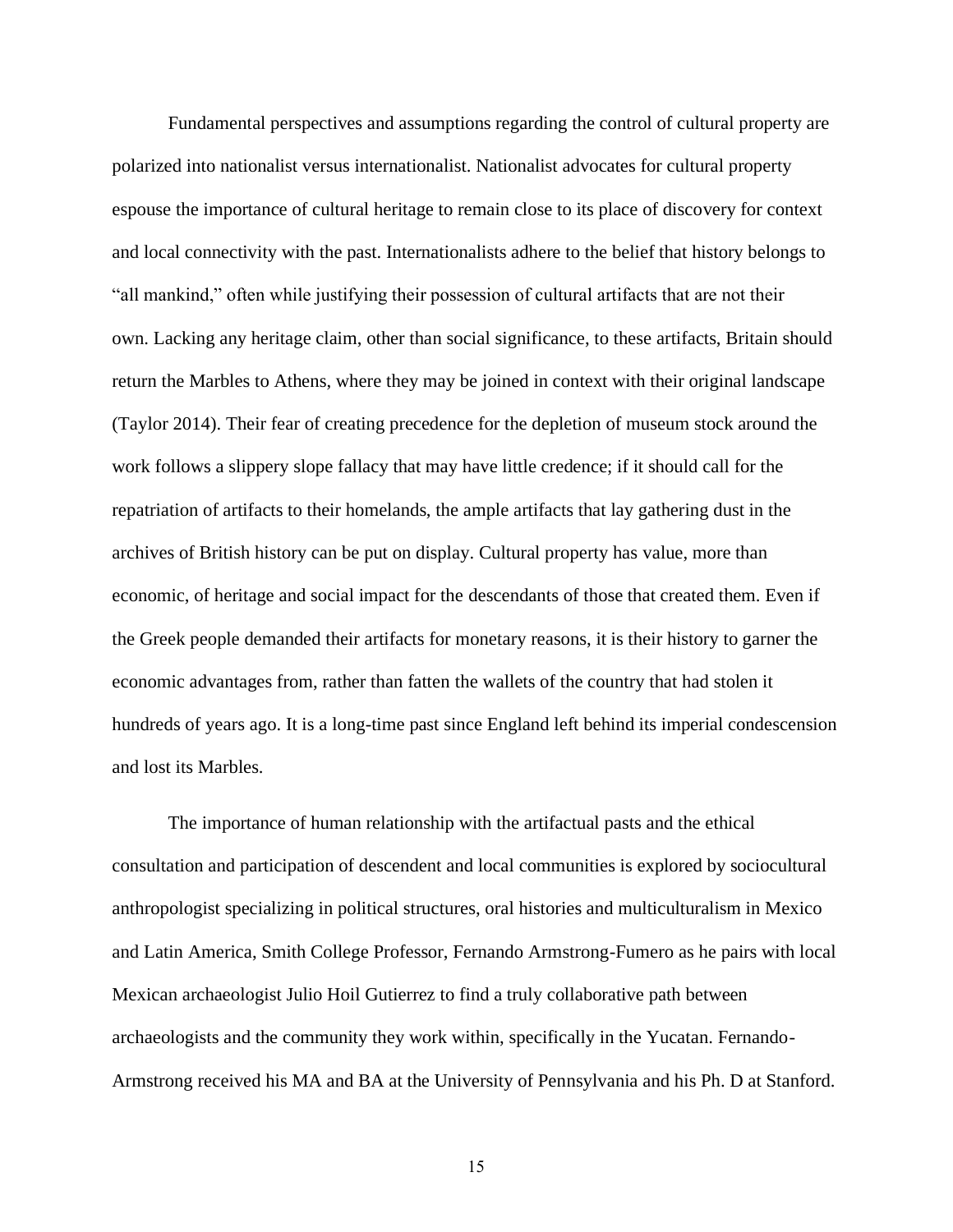Gutierrez, of the institutional platform CIESAS Peninsular that exists as an extension of the Scientific Innovation and Research System of Mexico, conducts archaeological, ethnographic, and documentary research out of the facilities at the Science Technology Park of Yucatan.

In their collaborative effort "Community Heritage and Partnership in Xcalakdzonot, Yucatan," Armstrong-Fumero and Gutierrez (2016) outline the typical interaction of archaeologists and the community as cursory and most often hierarchical. The communities where the research took place had little power over how or why research commenced, leading to tensions spanning professional archaeological history. Archaeologists would often hire and train local Mayan laborers, directing their attention and efforts, to fulfill a range of legal and institutional research agendas that might influence the community without their input. Also, lacking in local engagement meant the ethnographic information from descendent communities such as oral histories which could be used for archaeological research was limited.

The continued lack of mutual understanding creates a significant social disparity between the Mayan communities attempting to make living wages as laborers or selling artifacts in the tourist industry, and the archaeologists, achieving political and economic capital based upon the work done in Mayan landscapes (Fernando-Armstrong and Gutierrez 2016). Fernando-Armstrong and Gutierrez further denote this disparity with the example of Mayan groundskeepers, excavators, and masons on research and restoration projects which have no formal archaeological training and therefore no academic clout, despite having geographical and cultural familiarity with the sites on which they work. Lacking official means for collaborating with institutional entities, communities often feel excluded and resentful, creating tension for both groups (Fernando-Armstrong and Gutierrez 2016).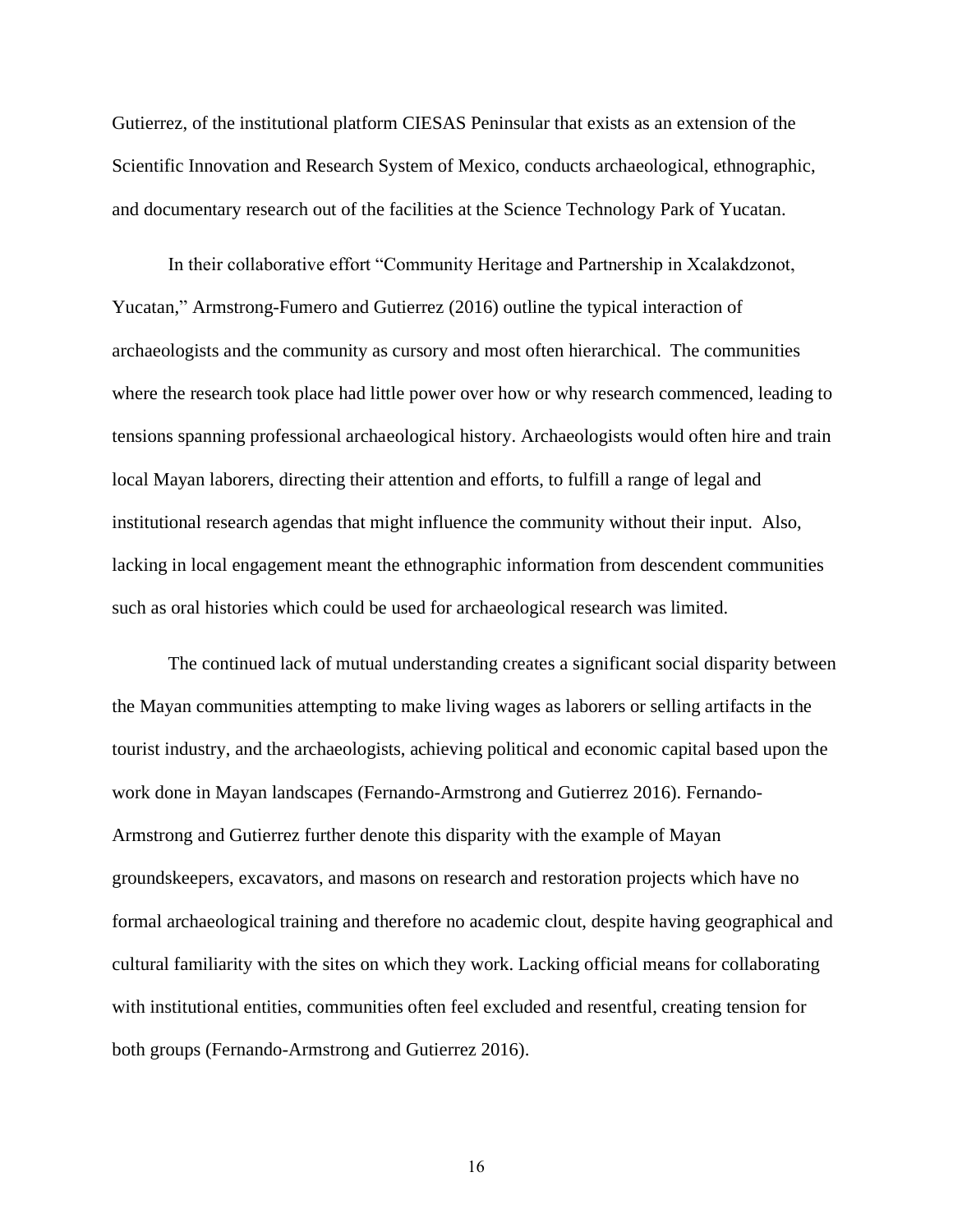The Xcalakdzonot (Ish-Ka-Lak-Sen-Oh-Tay) project aimed to establish a reference for future dialogues with the Mayan community in the town of Xcalakdzonot. Instead of focusing on global heritage, Fernando-Armstrong and Gutierrez instead value the approach to community patrimony to highlight overlaps and develop expansion in the practices of institutional archaeology towards more inclusivity. More than recognizing that different cultural discourses on the landscape exist, their efforts included members of the host community as long-term partners in determining the research agenda as well as establishing stewardship of the data they have produced. They initiated open meetings with local committees and accompanied collaborators to sites. Town members from Xcalakdzonot were allowed to participate and authorize site surveys to a greater extent than historically recorded in Mayan archaeology. Their final product will be an interactive map of the landscape that integrates the local indigenous cosmology and social narratives that will be available to the local schools and libraries as well as the greater investigative community.

The goal for Fernando-Armstrong and Gutierrez to create and embody a good faith example of archaeological practicethat incorporates descendent communities is to provide a venue for their voices to share in the archaeological narrative and thereby influence wider legislation and social influences. This model of partnership and repatriation of archaeological knowledge is an important step for "development of more inclusive, postcolonial, and critically multicultural heritage practices" (Fernando-Armstrong and Gutierrez 2016:413).

Decolonizing archaeological practices to create a more ethical future for archaeological research requires the examination of Indigenous rights. Associate professor of Native Studies at the University of Alberta, Dr. Kim Tall-bear, has been influential in her studies of Indigenous peoples, technoscience, and the environment as well as decolonizing sexualities from indigenous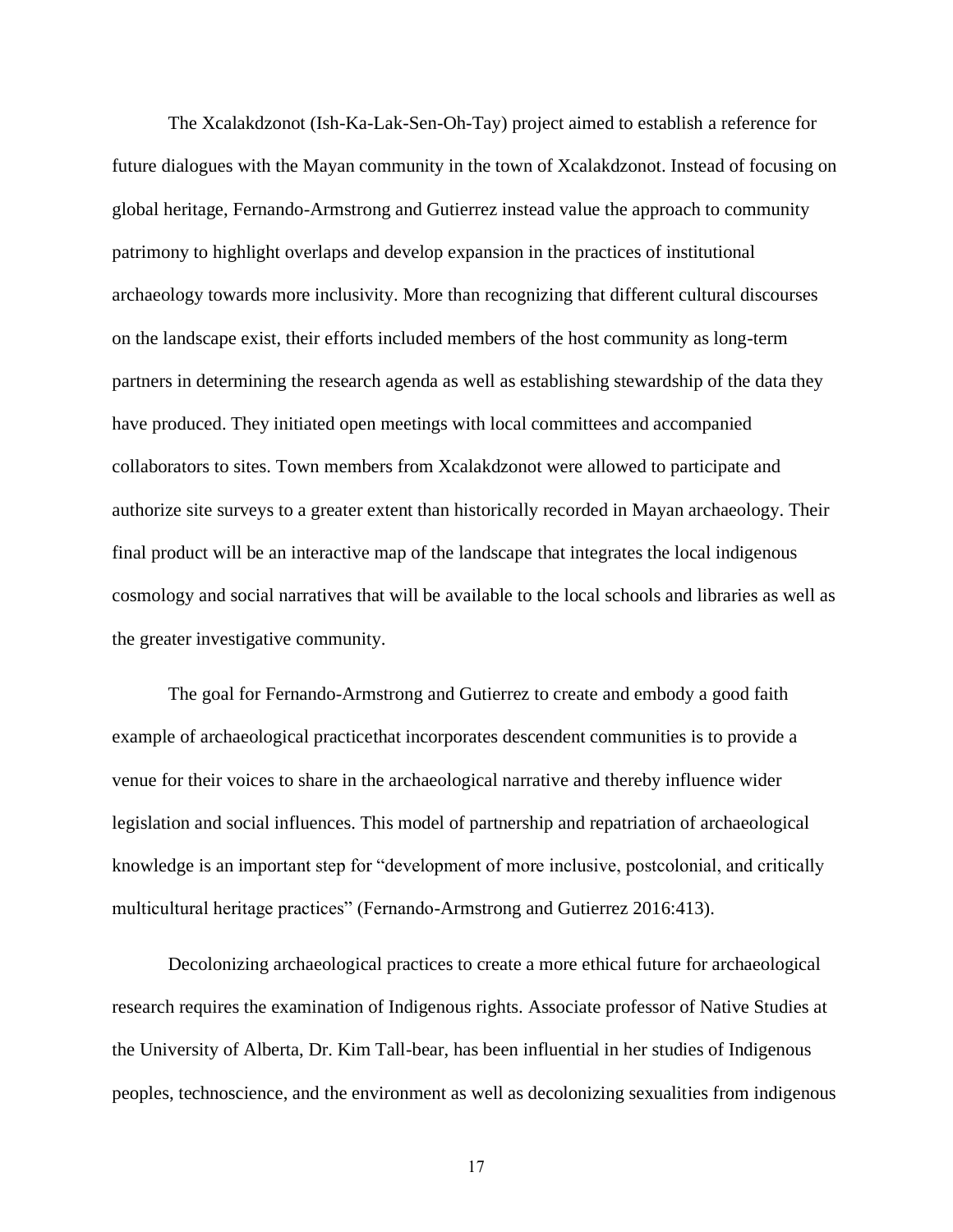perspectives. As a member of Sisseton-Wahpeton Oyate, and descended from Arapahoe and Cheyenne tribes, Dr. Tall-bear brings a robust analysis of unethical and colonialist archaeologies critiquing Native DNA, Indigenous peoples' engagements and disenfranchisements, and cultural politics within human genetic research. As an Indigenous person in academia, Dr. Tall-Bear has pioneered the critical analysis of privileges, biases, and prejudices in fields where foundational material in the Americas is typically generated by those of colonist ancestry. In addition to the long and exhausting battle for the rights of ancestral remains and culturally significant artifacts, Dr. Tall-bear examines the rights of Indigenous peoples to their own genetic material when such legislation is ambiguous and skewed towards colonizer politics and definitions of identity. Although fraught with challenges, the legislation to repatriate the remains of the Indigenous population is a culmination of a slow and arduous civil rights movement (Watkins 2003). The right to reclaim ancestors and return them to traditional burial is barely thirty years old, and still, there are institutions that are reticent to inventory their possessed remains (Watkins 2003; Tall-Bear 2003). Nineteen separate institutions within the state of Florida have inventoried culturally identifiable human remains or associated funerary objects (AFO), however, none are from the University of South Florida (USF).

Examination of the available online database for the National NAGPRA Program created by the National Park Service, reveals that the total MNI for culturally unidentifiable human remains (CUHR) is 7295, and an AFO od 10,594 in 72 separate institutions. The total minimum number of individuals (MNI) that have been inventoried in Culturally Affiliated Database from Florida, US, alone is 700, with the total number of AFOs at 8701. Many of the inventoried remains are deposited in northern, out of state institutions such as Pennsylvania or Wisconsin. Much of the culturally affiliated inventories within the state are in the possession of Department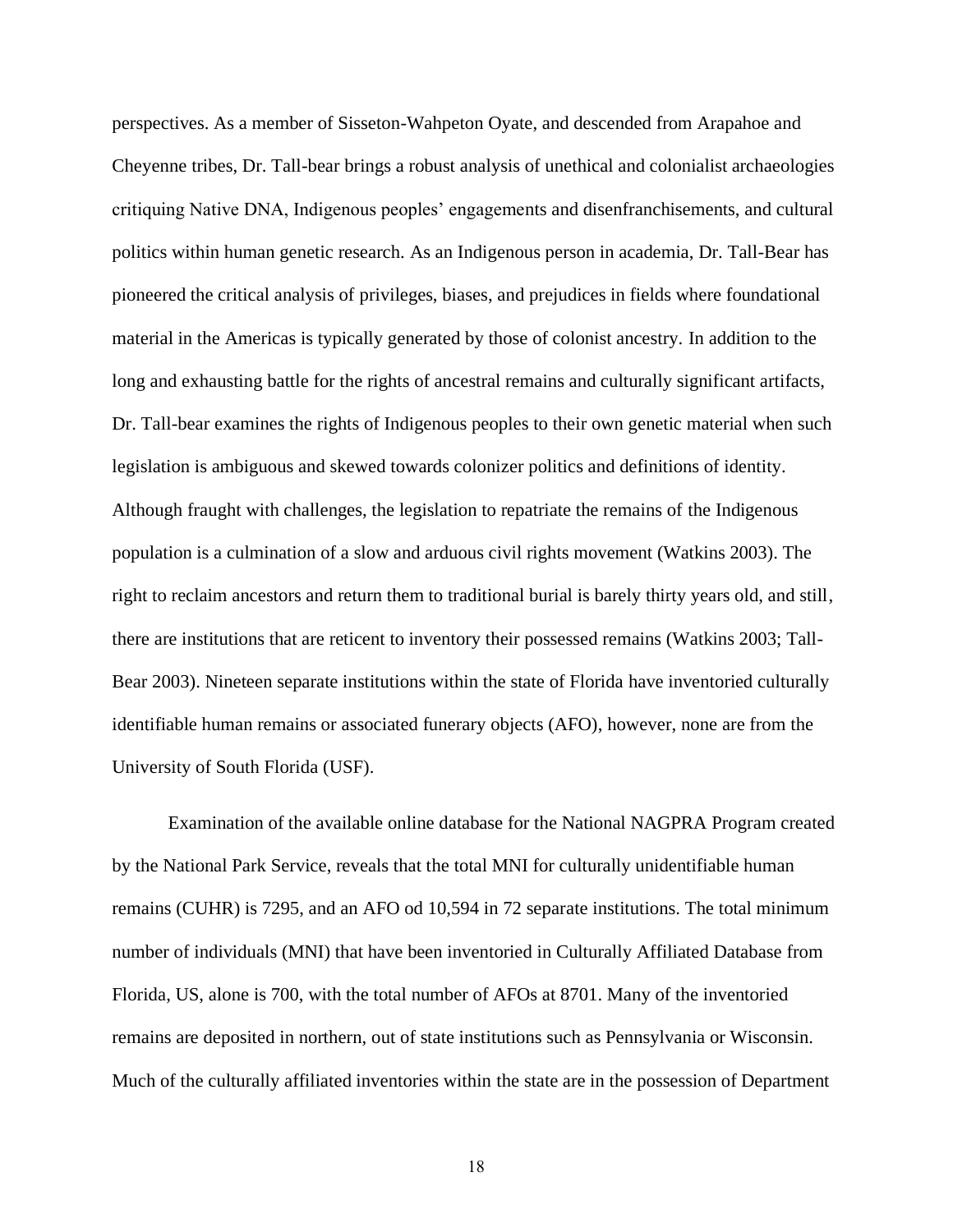of Interior, or Department of State. Only one set of remains is documented to have been repatriated. There are 14 documented MNI currently housed at the USF Anthropology Department, with 0 documented AFOs.

State institutions were found most likely to be compliant with "Final Rule" 43 CFR  $10.11(c)(1)$ , with the statute appearing 51 times in conjunction with searches with culturally identifiable Florida remains. Roughly 15-20 institutions could be seen as noncompliant. Most conspicuously absent from this "Final Rule" is the entire collection of the Florida Museum of Natural History, University of Florida, Florida State University, the Department of Agriculture, Department of Defense and several institutions other outside the state of Florida (ie Pennsylvania, Wisconsin, etc.). The genetic and biological information gleaned from the archaeological study of Indigenous remains has created consequences in blood quantum, DNA, and racialization of tribal identity (Tall-bear 2003). Colonist views on indigenous culture are systematically ingrained in continental American education and an ethical road forward requires active reassertion of Indigenous perspectives (Tall-bear 2003; Atalay 2006)

The soil in which archaeology digs has been made fertile with blood and tragedy from ignorant, colonial practices. The tilling of such soil and the planting of ethical theories takes careful cultivation from an assortment of perspectives, experiences, and cultural lenses in which to grow a robust, and rich crop of resulting concepts. The continued self-reflection of professional archaeology has created a doctrine of principles were marginalized and minority voices can participate in the narrative and can edify further employees of archaeological theory. Codes of Ethics, such as those created by the Society for American Archaeologists (SAA) provide a framework in which new research can grow and become fruitful, reseeding the future with outcomes that are mutually beneficial and culturally inclusive. Just as with any garden,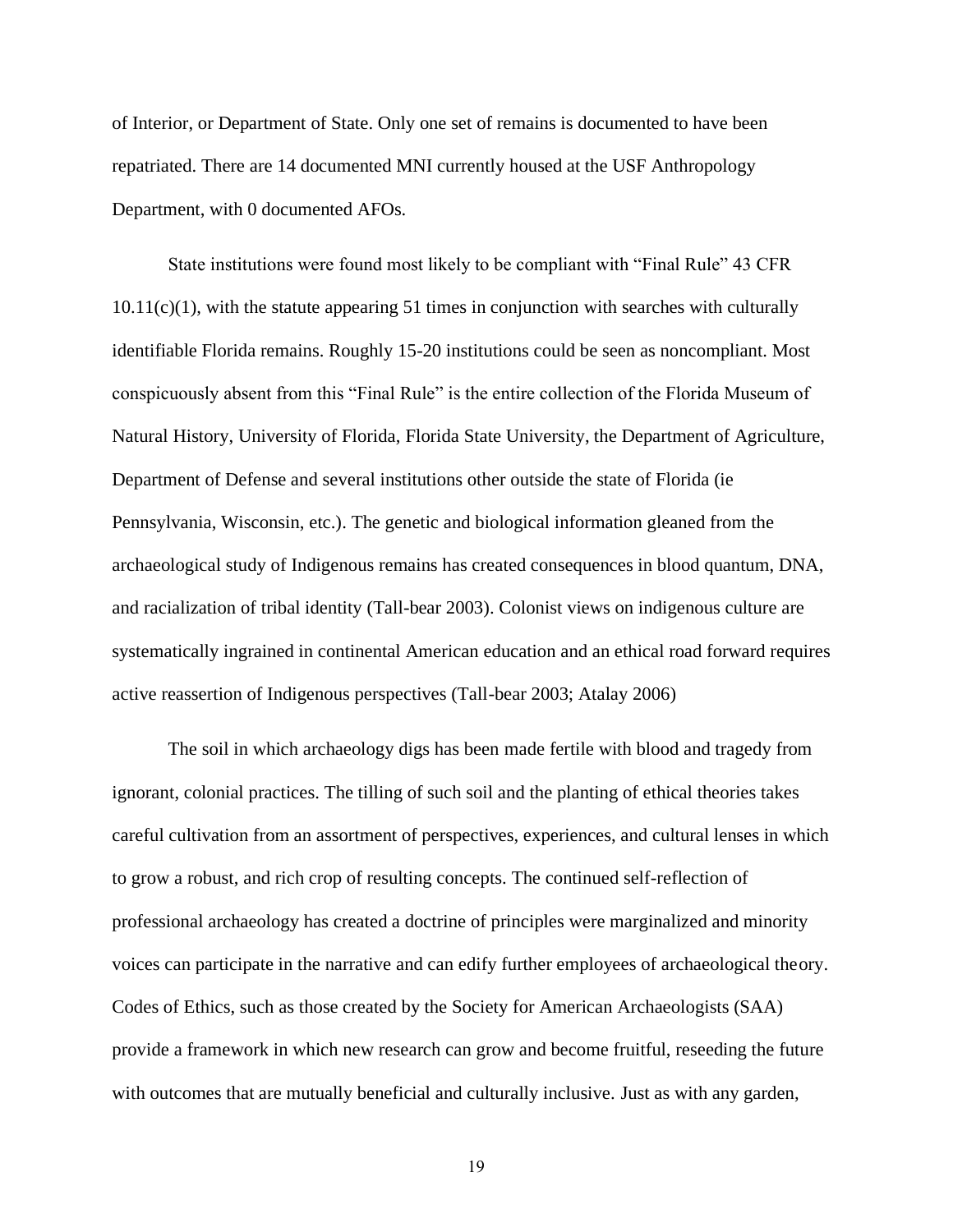ethical concepts, theories, and practice must be weeded of detrimental frameworks and pruned of subjective biases. Reference tools, such as the Archaeological Ethics Database, enable the hands, minds, and trowels of current archaeologists to find sustainable and ethical methods in the innovations of their peers.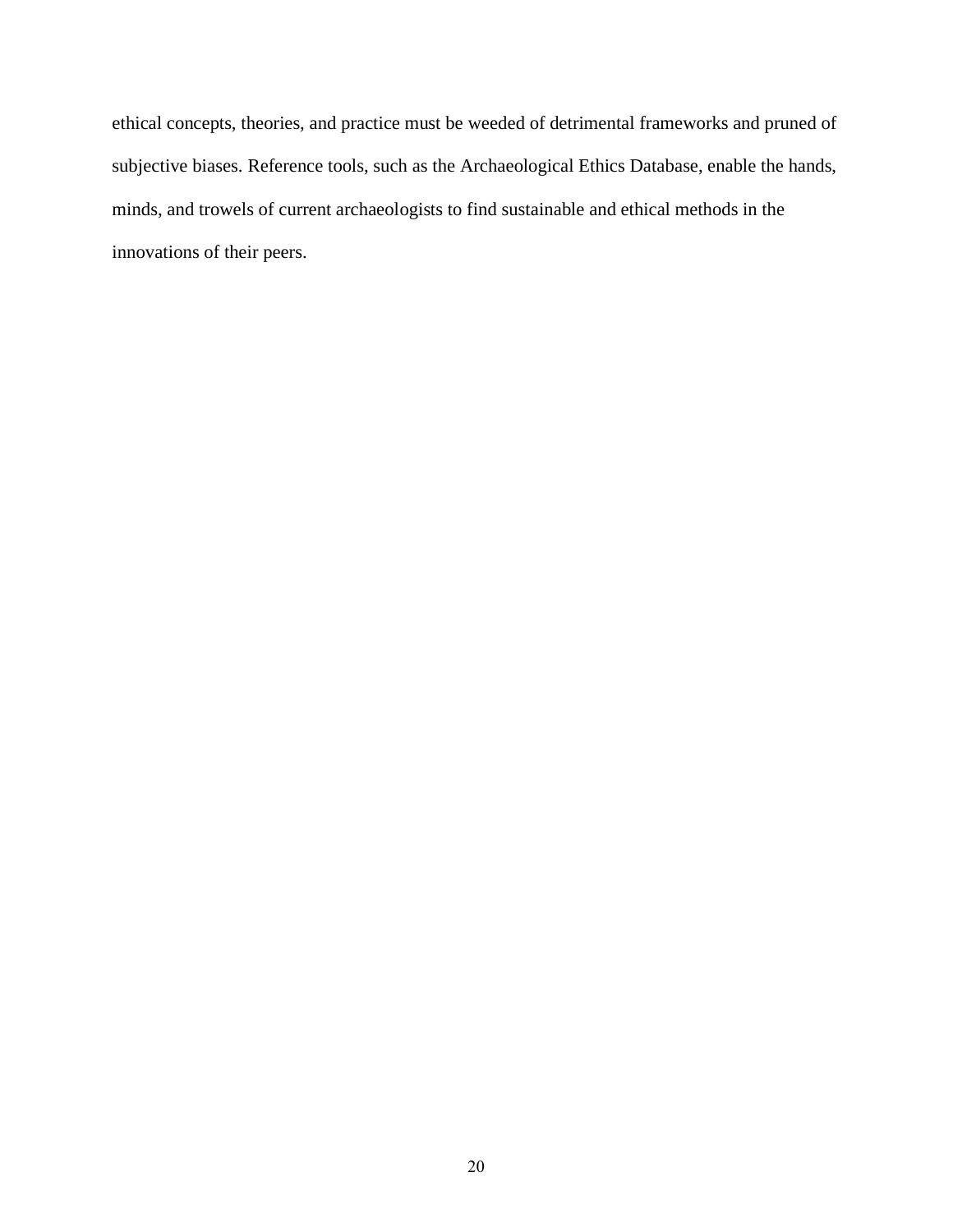# <span id="page-24-0"></span>**Chapter 2: Final Ethics Internship Report**

<span id="page-24-1"></span>**Introduction**

In June of 2019, the Register of Professional Archaeologists (RPA) accepted me as a consultant intern for the RPA Ethics Commission in order to complete a series of tasks associated with the maintenance, troubleshooting, and updating of the new RPA and Chartered Institute for Archaeologists (CIfA) *Archaeological Ethics Database* website which was launched in May of 2018 (http://archaeologicalethics.org/). Initially created, compiled and structured by the primary intern Trish Markert (2017), this current consultant will serve as the third RPA Ethics Intern tasked with the follow-up and continuation of the work of the first.

This intern driven model was built on the original content and structure of the Microsoft Access Ethics Database, in collaboration with a contracted programmer for the RPA. Launched in 2018, the WordPress format website displays an annually updated database, with searchable keywords, topics, codes relevant to the RPA, and "Source Types" including Codes of Ethics, Journal Articles, Books, Chapters, Edited Volumes, Course Descriptions, Syllabi, Blogs, Blog posts, and other Online Resources. Updates to the database commencedfrom June to September in 2018, and presently, June to August of 2019, in which the current intern utilizes WordPress online protocols to expand and innovate the known database as well as increase viewership through social media marketing.

#### <span id="page-24-2"></span>**Contract Details**

Contractual obligations outlined general tasks and specific milestones (see below) slated to be completed during the period between June 1, 2019, and August 30, 2019. These milestones included a scheduled monthly operation for updating and managing database entries, creation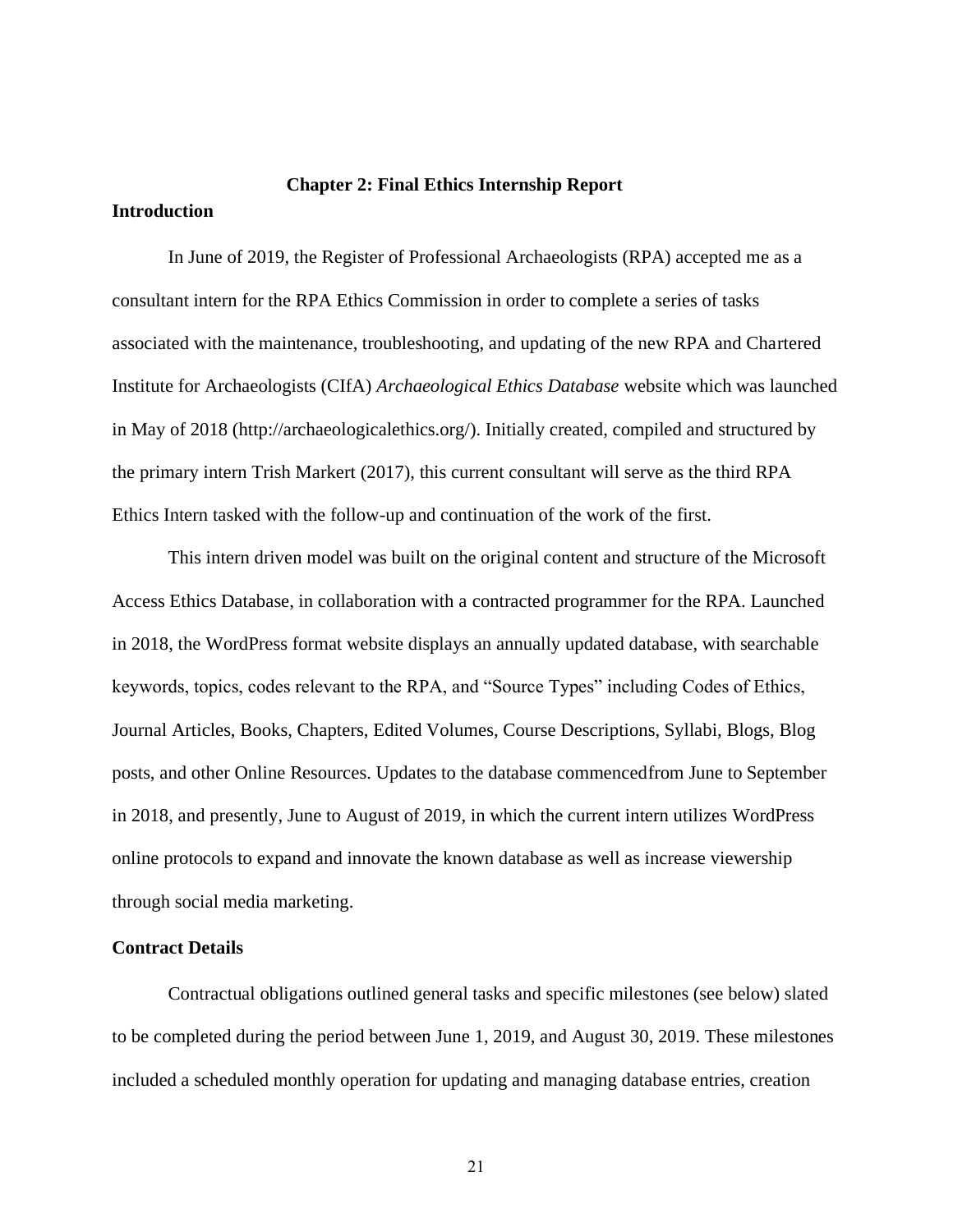and implementation of strategies for social media marketing, policies, and research, generation of a framework for future management for social media platforms, composition and collating of ethics bowl scenarios, as well as suggesting possible goals and objectives for future intern management. As technology and access to resources continue to expand reach and resource, the constant evolution of a digital database is necessary and made possible through expanded engagement with archaeological communities and all those adjacent.

#### General Tasks included:

• working independently, reporting to the Chair of the Register's Ethics Committee as well as update the Ethics Committee at the end of each month on progress, needs, and next steps.

• research and compile resources related to archaeological ethics as related to the practice of archaeology and attribute by the categories listed under Register's Code of Conduct and Standards of Research Performance and the Keywords/Terms and Topics/Issue taxonomies in the existing database.

• update and maintain the existing database, testing the functionality of URLs, addressing any requests submitted through the online form, and updating content in existing entries.

• assist the Register's Ethics Committee with compiling ethical dilemmas into an archive independent of the database for potential use in future Ethics Bowls.

• promote archaeologicalethics.org as an online resource through designing and implementing ways to promote the database via social media, educational materials, or other online platforms.

Specific Milestones (as outlined by Consultant Agreement)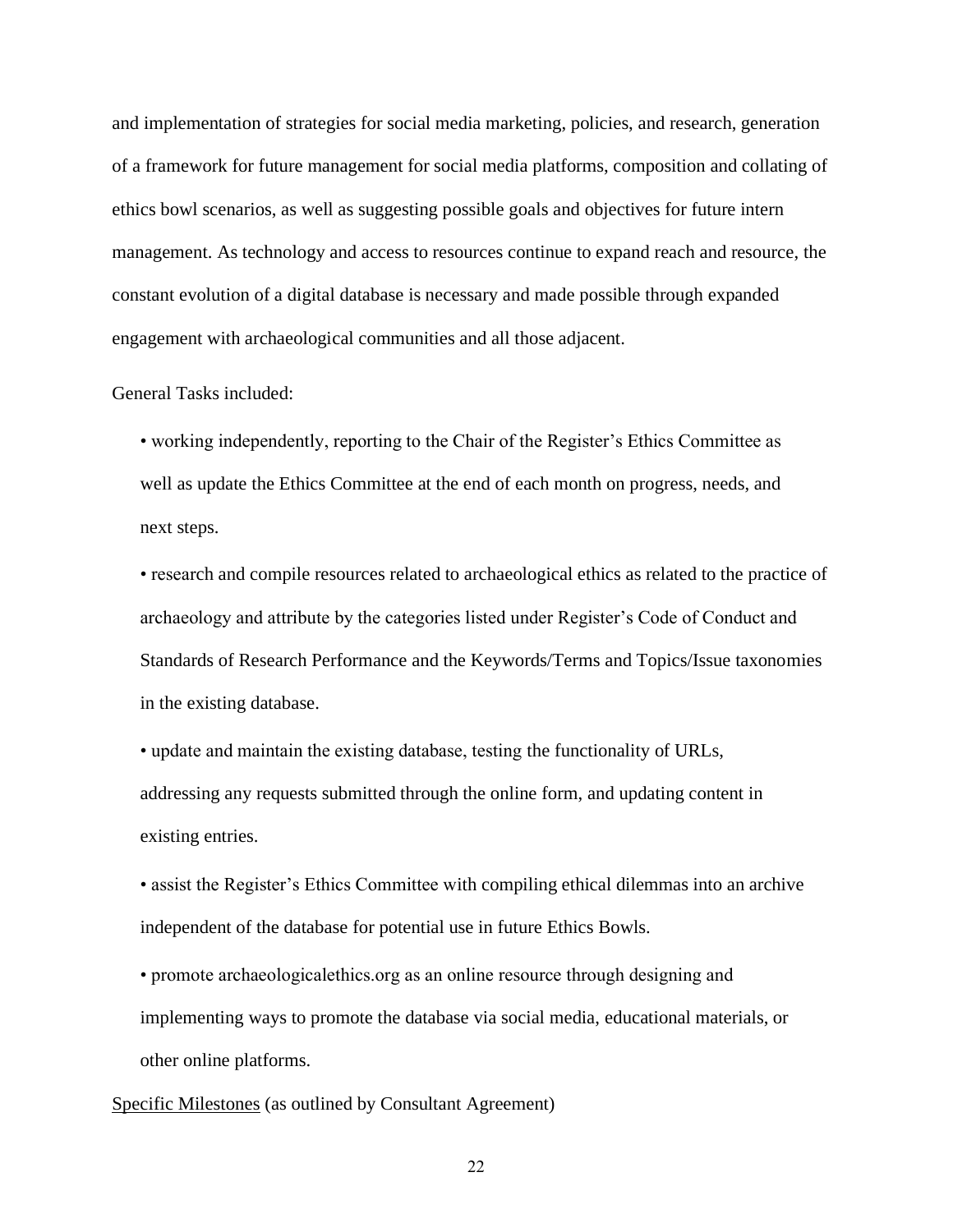• To be completed by 30

June 2019:

- Updates to the database:
- Testing overall functionality of database entries and updating as necessary o Updating ethics codes of archaeological societies in the US and internationally, and any resources these societies have available on archaeological ethics o Updating blogs and blog posts on archaeological ethics, professionalism, and related issues
	- Meet with the Committee Chair to discuss ideas for promoting the database
- To be completed by 31

July 2019:

• Updates to the

database:

- Updating articles, edited volumes, books, and book chapters from archaeological society journals and newsletters, as well as any other articles on archaeological ethics and professionalism
	- Collecting and compiling ethical dilemmas
	- Implementing plans to promote archaeologicalethics.org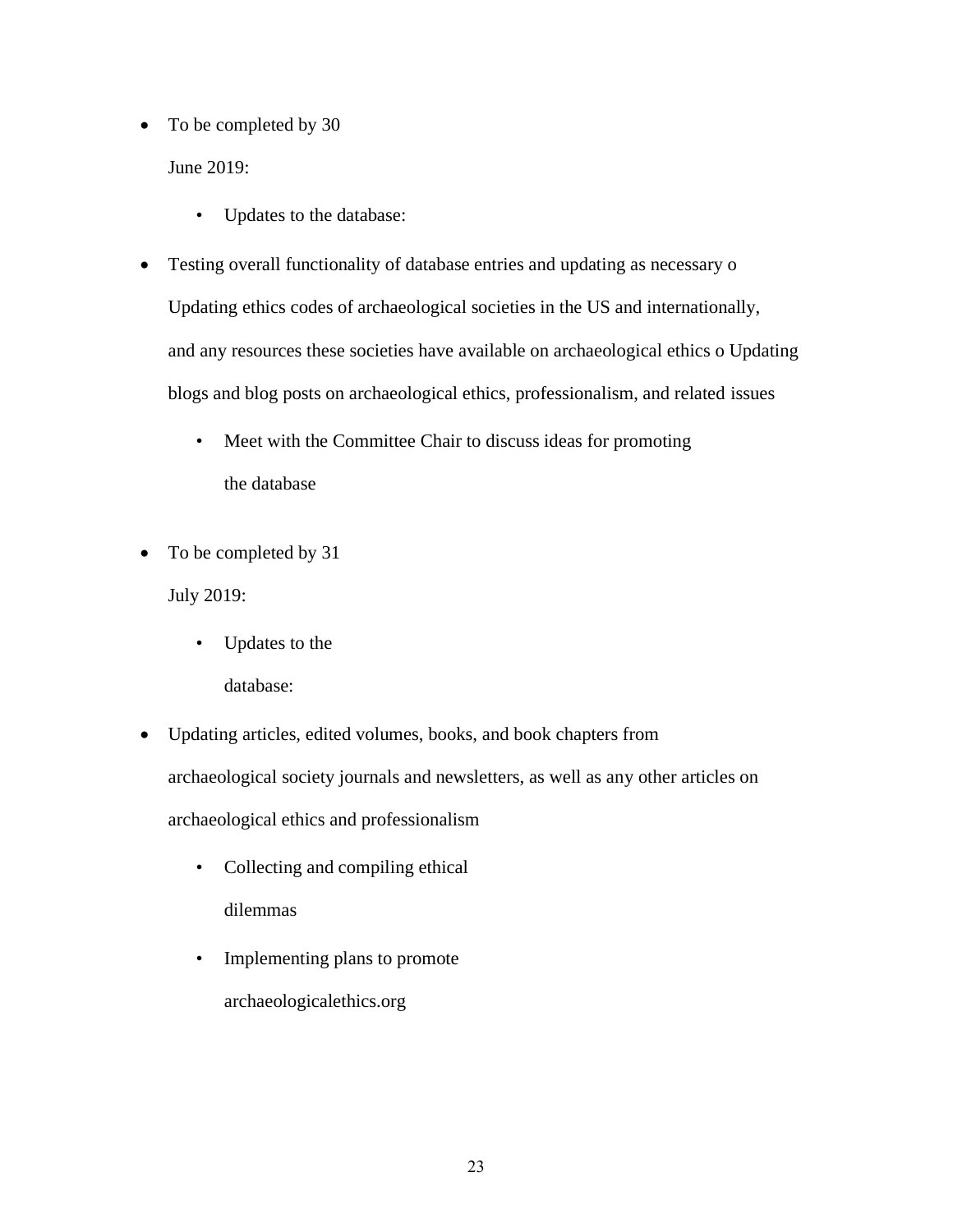• To be completed by 31

August 2019:

- Updates to the database:
- Updating syllabi and reading lists on archaeological ethics and professionalism from colleges and universities in the US.
	- Collecting and compiling ethical dilemmas
	- Implementing plans to promote
		- archaeologicalethics.org
- To be completed at the conclusion of the internship (31 August 2019 or date otherwise arranged and approved by the committee):
	- A brief report (2-4 pages) of tasks completed and recommendations for future updates to the database.
	- Archive list of ethical dilemmas compiled for Ethics Bowls.

### <span id="page-27-0"></span>**Summary of Contract Results**

The continuance and maintenance of the Archaeological Ethics Database concluded successfully with reassociation of broken links, updated information for existing entries and numerous new additions. The most significant expanse of the database includes the course descriptions from undergraduate and graduate catalogs from over twenty-eight (28) separate institutions out of the potential 118 surveyed for courses in ethics and professionalism, implying an increase in interest and impetus for the education in ethical topics in archaeology. In addition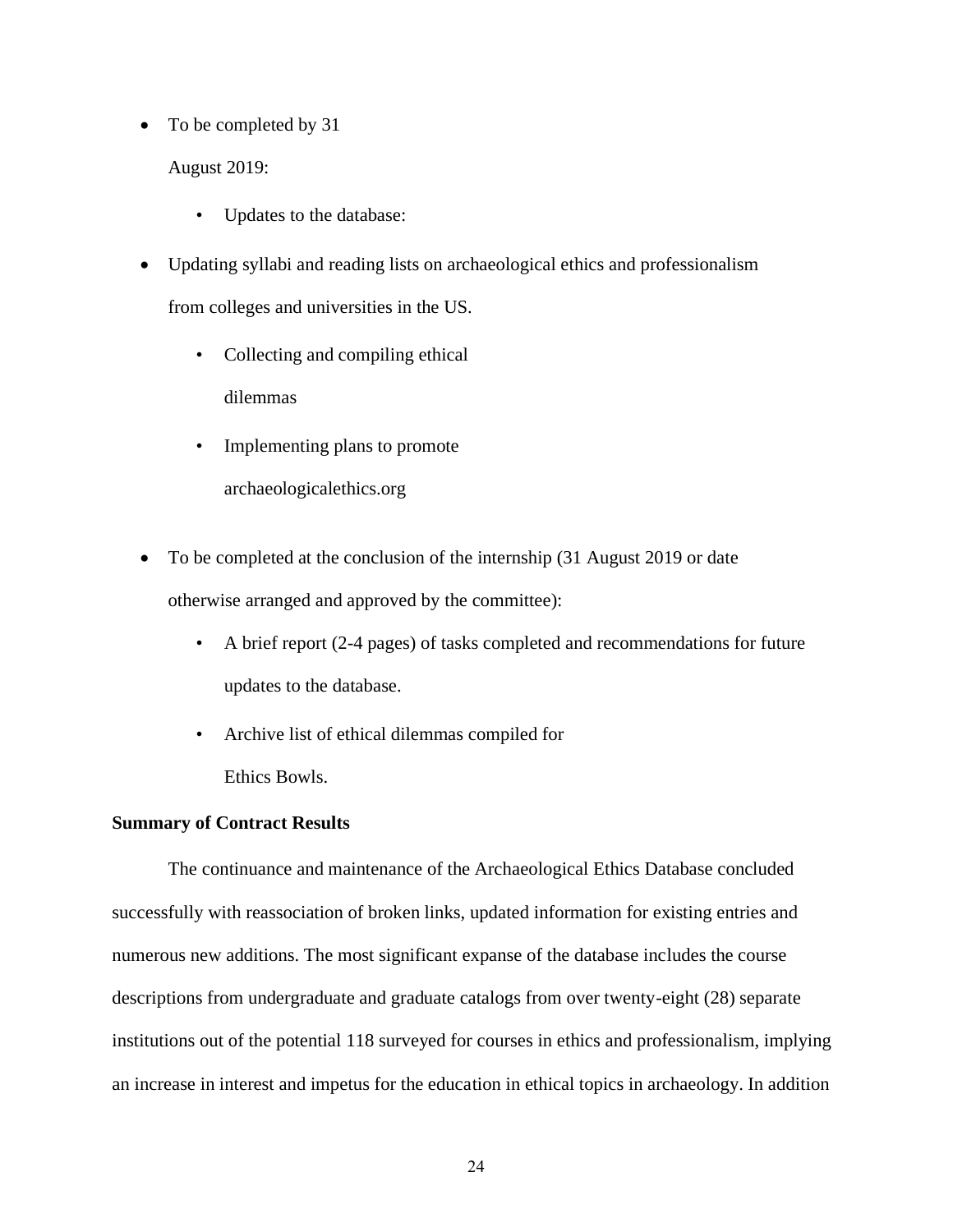to the revalidation of links and new additions, the list of universities surveyed is updated with links to course catalogs for their respective institutions. Of new blog post additions, one-third of the new entries broach public, professional, personal and global representations of #MeToo in Archaeology. New books and chapters include Ph.D. dissertations encouraging ethical engagement with indigenous cultures and human remains, and encouraging digital incorporation of information production and curation in virtual spaces. The inclusion of new topics: "Globalization and global perspectives" and "Nationalism", has been added to the database for expanded concepts regarding the ethical participation of archaeology as a global entity, social impressions, and constructs affecting the profession and all concepts related therein.

#### *Codes of Ethics*

The update and managing of the Codes of Ethics section resulted in 5 new additions and updates, including Laws and Ethics from the Society for American Archaeology and British Association for Biological Anthropology and Osteoarchaeology, as well as an ethics statements from the *Antiquity* journal.

#### *Online Resources*

Four (4) new additions to the Online Resources included toolboxes for ethics research and interpretation from the Society of Historical Archaeology, Chartered Institute of Archaeology and resources for professional ethics.

# *Blog Entries*

There were twelve (12) new blog entries specifically associated with ethics in archaeology, discussing handling human and animal remains, public interpretation and outreach,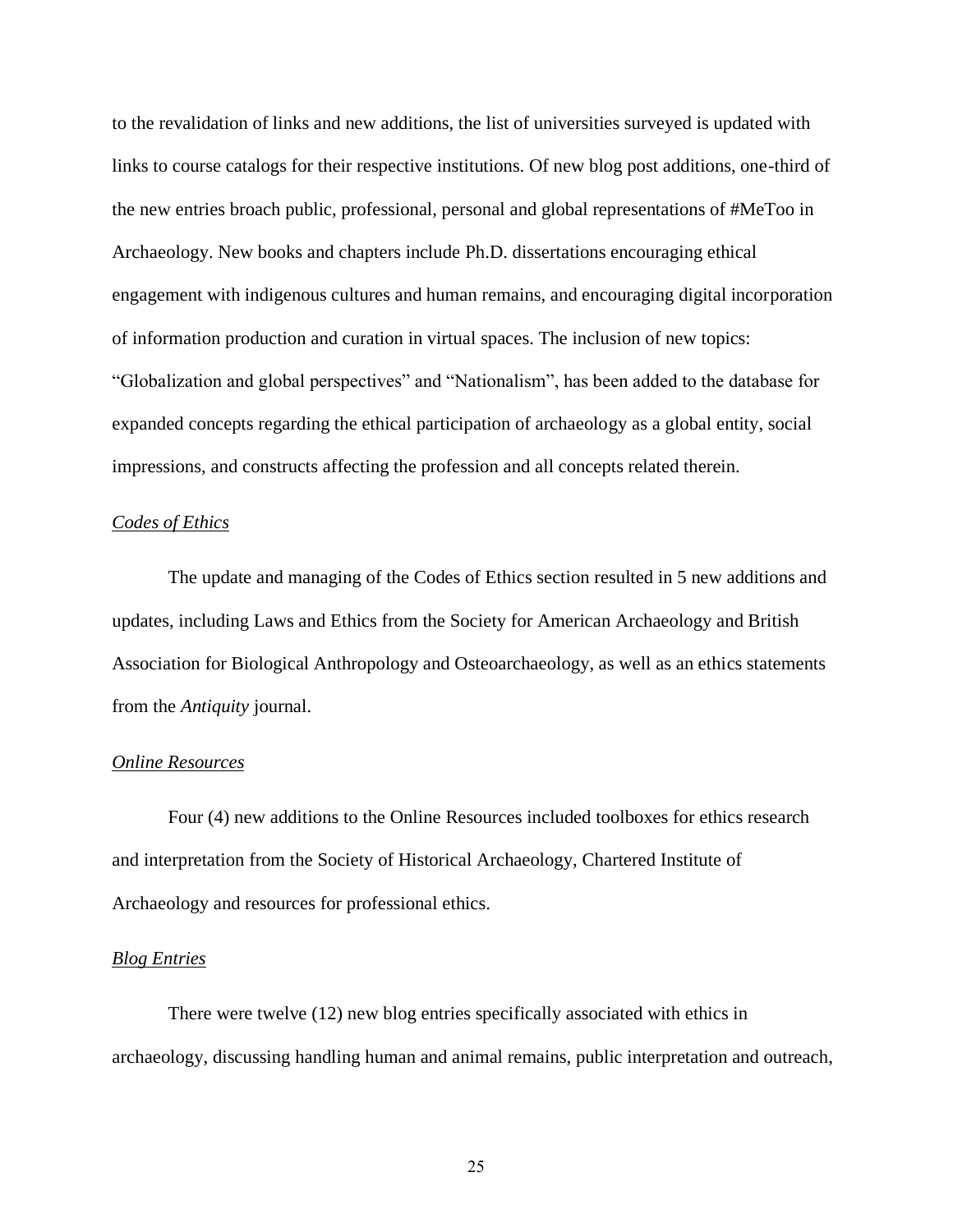as well as current developments regarding sexual harassment and the #metoo in archaeology campaign.

#### *Books*

The fourteen (14) new book, book chapter, and Ph.D. dissertation entries added to the database also include an update applied to all database entries for this classification which included a link for publisher or purchasing site information for facilitating research and expanding ethics topics.

# *Journal Articles*

Twenty-six (26) new additions to the journal article section include topics on digital archaeology, interdisciplinary research, gender studies, looting, Indigenous archaeology and ethical engagement with human remains.

### *Course Descriptions and Syllabi*

The most expansive addition to the database includes those of course descriptions and syllabi, which include one hundred fourteen (114) new entries from twenty-eight (27) institutions. The dramatic increase of courses regarding ethical interpretations of concepts, theories, and methods in archaeology may be due to expanding the keyword search possibilities to be inclusive of terms such as gender studies, decolonization, sexuality, climate, and environments.

#### *Social Media Campaign*

Social media marketing strategy was developed over the course of the three-month internship, including collaboration, research, approval, and implementation at the end of August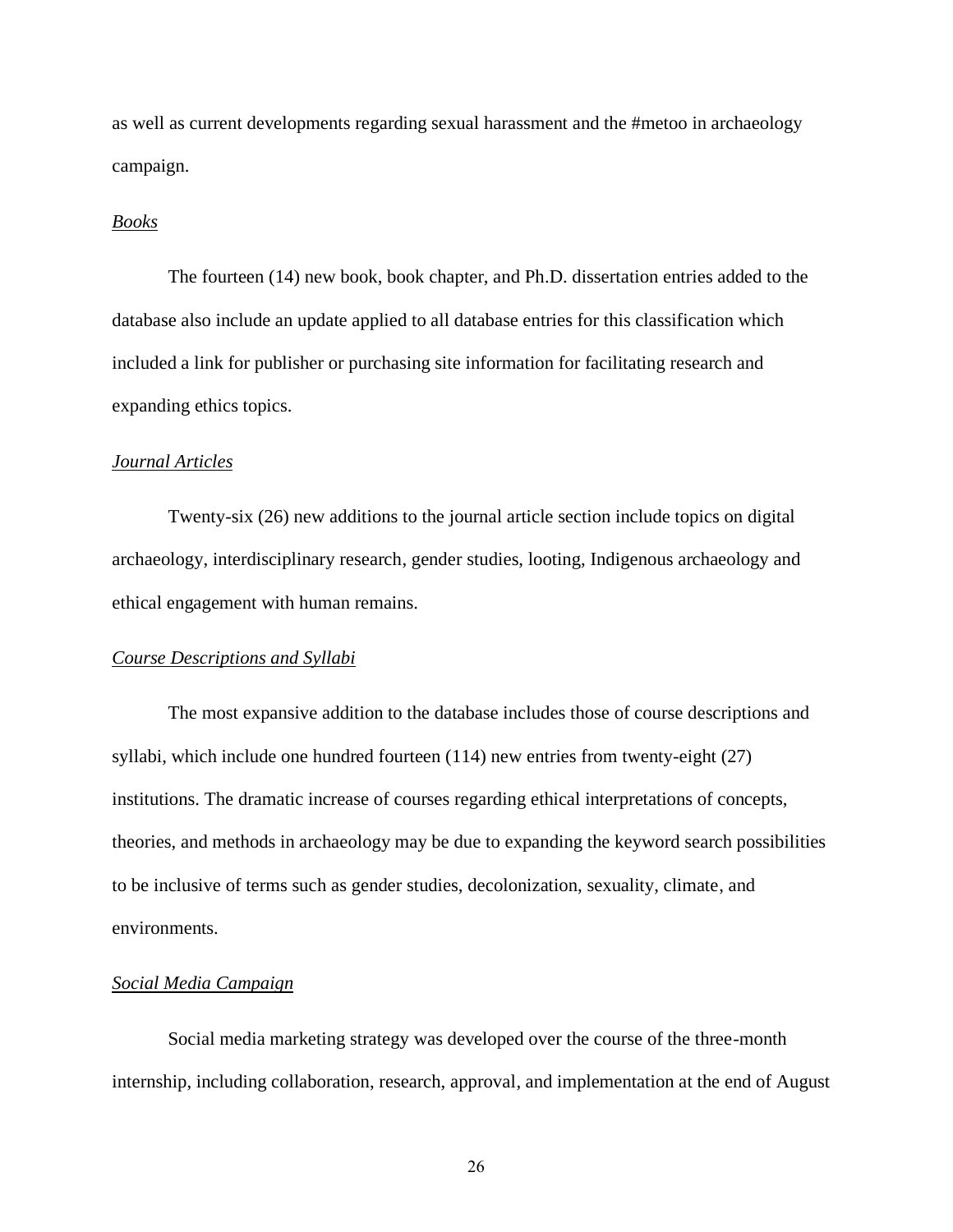2019. The scheduled, low maintenance media campaign is set to apply weekly posts to three social media profiles set up and maintained by the Ethics committee until the next intern can shape following social media campaigns.

#### *Ethical Dilemmas*

Society for American Archaeologists (SAA) Ethics bowls at the Annual Meetings, beginning in 2004 to present, with a gap in online records from 2015-17, were archived online at the SAA Ethics resource website. An excel document detailing year, annual meeting, location, and associated keywords was created in order to facilitate future ethics bowl research. Ten (10) new ethics bowl dilemmas have been composed and compiled as the final file packet.

# *Suggestions*

Future suggestions for the Archaeological Ethics Database may be the exploration of a "Wiki" plugin available for Wordpress programming which can increase database usership through crowdsourcing information. Concepts, theories and methods in archaeology can be further disseminated and defined for web browsers, augmented and annotated by accredited users, and thereby producing and participating in information relevant to expanding and understanding archaeological ethics.

Future ethics interns may benefit from engaging in patterned or themed searches to focus and border goals for the inclusion of new additions to the database. Prevalent themes, issues, or innovations in archaeology can influence and shape the scope of the database individually, based upon intern specialties.

Social media campaign continuance is easily malleable and can benefitfrom further active engagement, posting, reposting, replies and comments as the social media presence for the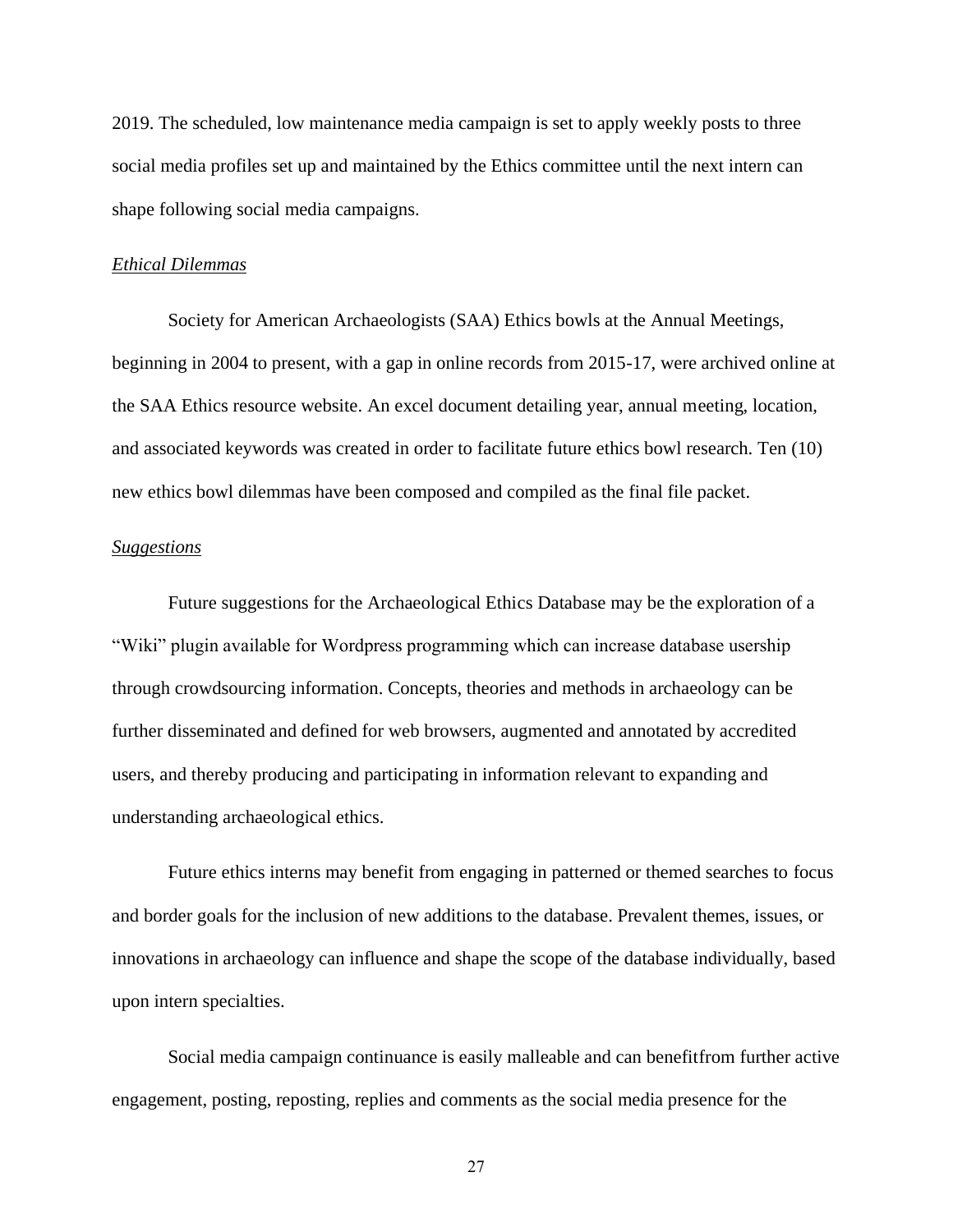Database increases. By providing visualizations to communicate database availability of information, the text-heavy dynamic of the database can create brand recognizability and increase usership.

A significant number of questions to ponder for future interns and committee members alike were accumulated throughout the contract period which could affect archaeological comprehension, facilitate research, promote diversity and inclusivity, or otherwise augment the mission of the ethics database.

- General Database:
	- o In what conceptual geolocality are the majority of the concepts/ethics centered?
	- o What best methods could be considered for furthering diversity and inclusiveness as well as increasing RPA member engagement w/database?
	- o In what ways can the database be used for deeper inquiries? Within and beyond the profession?
	- o In what ways can ideas for ethically informed projects be promoted?
	- o Should the mission statements/ethics statements for CRM firms be included?
- Ethics bowl:
	- o Are they too vague, to the point of almost stereotypical and micro-aggressive racisms? In the attempt to fictionalize for the sake of being inoffensive, is the opposite occurring with overgeneralized concepts and easily misinterpreted "facts"?
	- o Indigenous rights are a common theme, but how many are written from Indigenous perspectives?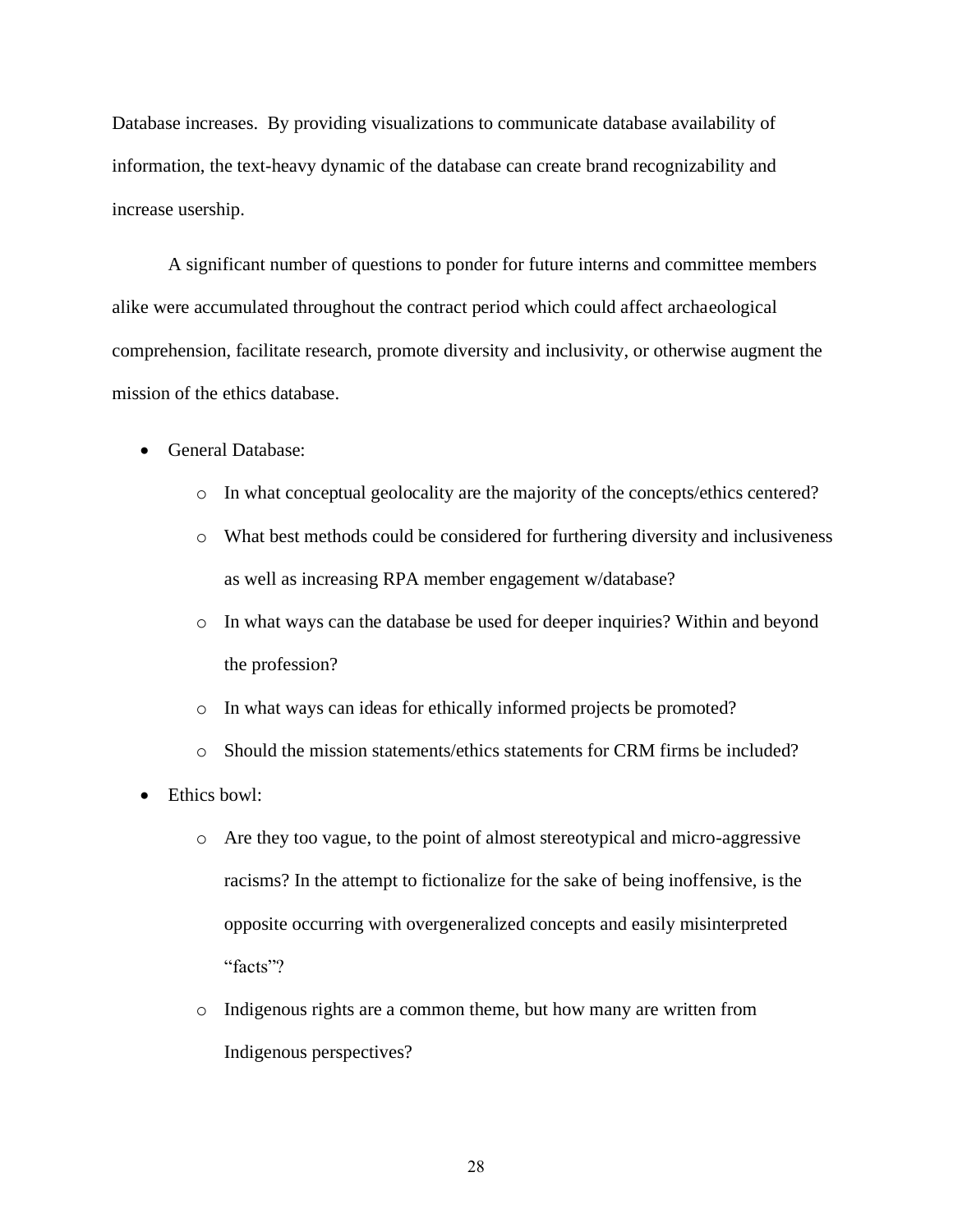- o Stylish reformatting with the "arrow" clip art could be construed as minimization of cultural importance?
- o Missing years create an anomalous transition, how will this affect future studies of trends in archaeological ethics?
- Books, Social media:
	- o How do I not order each and every one of these books?
	- o How best do we curate media assets for marketing purposes? Researchers will begin accumulating data before the semester and relevant topics will require prior engagement with media groups early on.
	- o How best to contribute positively to the archaeological community through social media campaigns?
	- o How do we avoid political or social pitfalls of predecessors?
- Course Catalogs
	- o Due to the increase of subjects exploring ethical topics would it be less cumbersome to organize courses by institution/region, rather than individually?
	- o How many of these courses are undergrad/graduate level? How early are we influencing students relating to ethics in archaeology?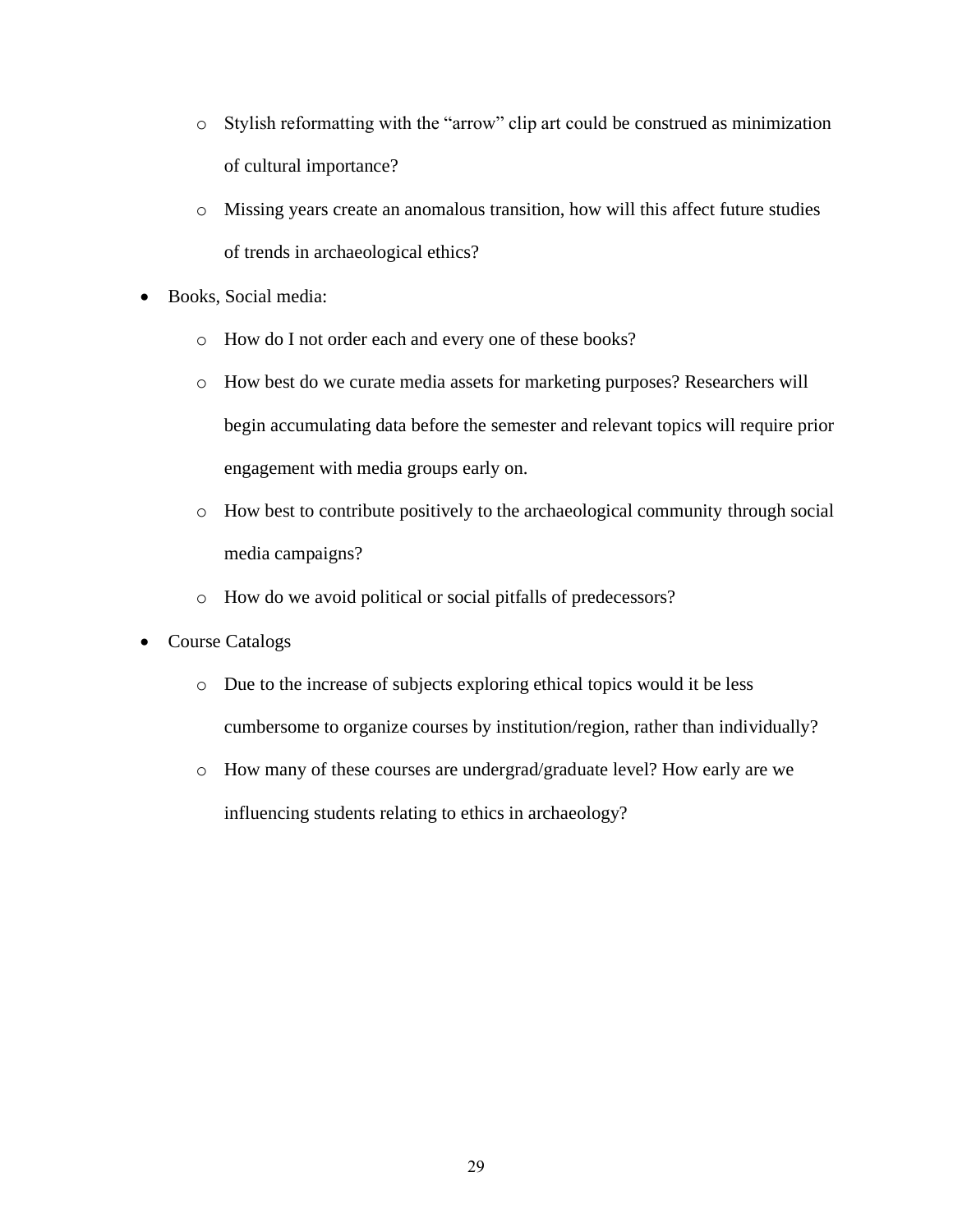#### **Chapter 3: Reaping what has been sown: Discussion and Concluding Statements**

As a graduate student assigned to the indexing and cataloging of human remains in a university anthropology department, my primary responsibility was the ethical management of those persons in the care and collections which included responsibility for accuracy, historicity, and respect for the ancestors and descendent populations. However, as precarious politics and inaccessibility complicated matters, a student assignment became untenable. Several years of research and data will have to wait for later analysis while ethical issues are reexamined. Crucial resources that are easily accessible, such as those included in the Archaeological Ethics Database, provide ammunition for ethical critique, as well as inform social, political, and cultural transformations.

The three-month internship was a paid opportunity offered by the Register of Professional Archaeologists and the Chartered Institute for Archaeologists to provide support, management, and maintenance for the Archaeological Ethics Database. The independent research and compilation of resources related to ethics in archaeology included updating and maintaining the existing database, testing link functionalities, and adding new content from archaeological societies, journals, and educators in the US and internationally. Threads of thought on new entries of various kinds, such as themes which cross cut media such as globalism or nationalism, can be discussed in the context of anthropology and archaeology by including how they influence politics in academia, concepts of ethical discipline between principle investigators, field and lab archaeologists, students and professors, as well as interactions with descendent and local communities impacted by anthropological studies. These themes, which occur simultaneously in the public and professional fields, alter new interpretations and fill gaps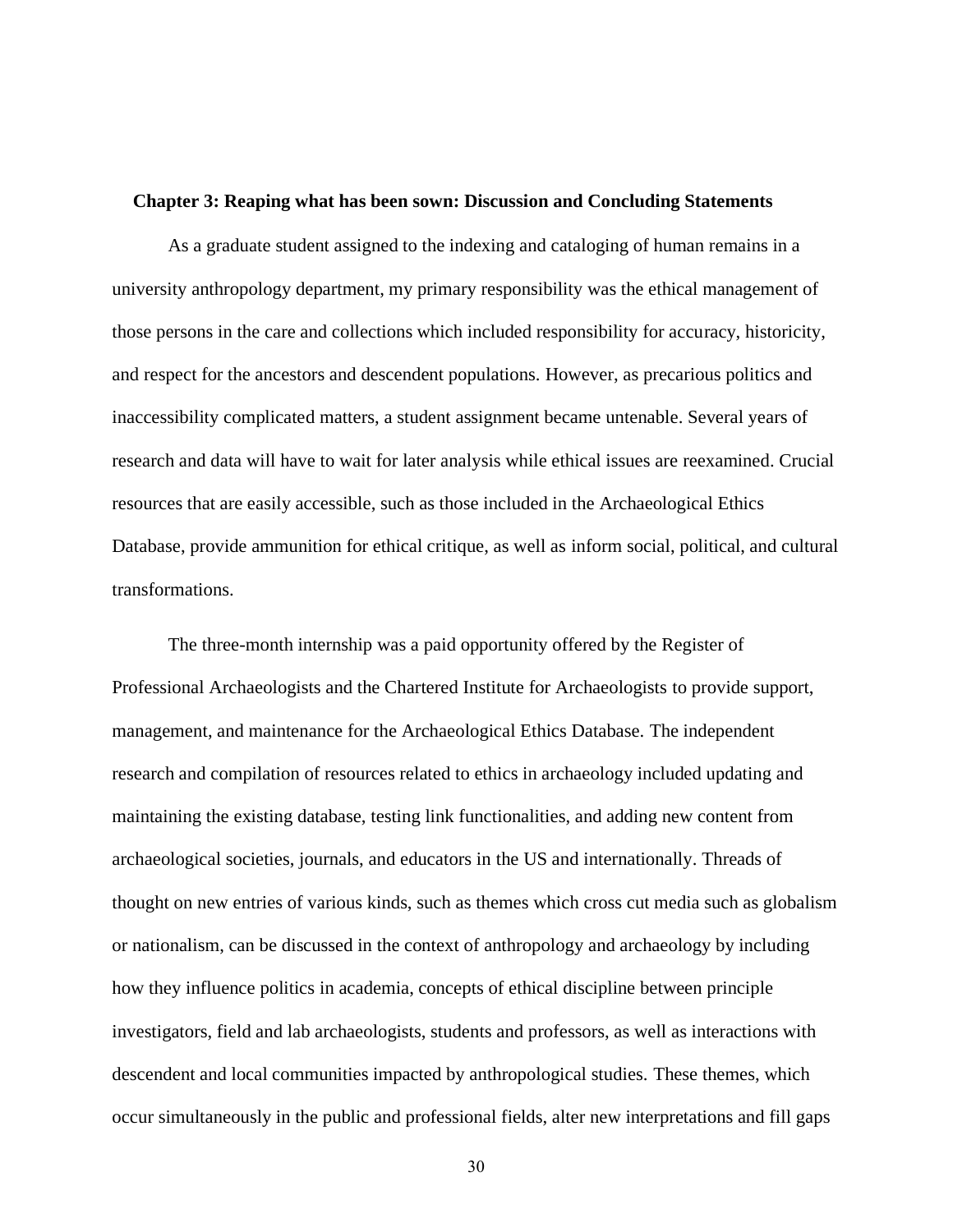where assumption and biases have previously resided. Another internship task required the creation of new dilemmas relevant to current issues for the SAA Ethics Bowl, a competition for student archaeologists to help bring awareness and practice situations for future encounters.

Other tasks include promoting the online database through designing and implementing ways to encourage user traffic via social media, education materials, or other online platforms. An official social media page for the ArchaeologicalDatabase.Org was created on three separate social media platforms: Facebook, Instagram, and Twitter. Utilizing social media marketing for the sharing of information is a cost-effective method for capitalizing onnear-instantaneous information dissemination over vast user engaged platforms. The accessibility and search capabilities allowable within these social media can create the semi-permanent digital links between Internet image, keyword or hashtag, and the evolution of information. With regard to the Archaeological Ethics Database, the adoption of these methods could easily increase site viewership and engagement, improve and augment database entries, as well as participate in the evolving understanding of ethical concepts in the archaeological profession. I propose that the Archaeological Ethics Database (AED) would increase viewership and professional influence through the implementation of a social media campaign through active engagement with those communities, combining ethical concepts and definitions with visual representations and informative textual narratives.

The creation of three social media pages via Twitter, Facebook, and Instagram is free of charge providing a cost-effective entry to these Internet communities. Free utilities for the creation of banner and logo art, and any future images as well as the overall management of the three social media pages, are available online. One popular application, Pixlr, offers an online photo editor similar to a limited version of Photoshop. The Later App, both available for mobile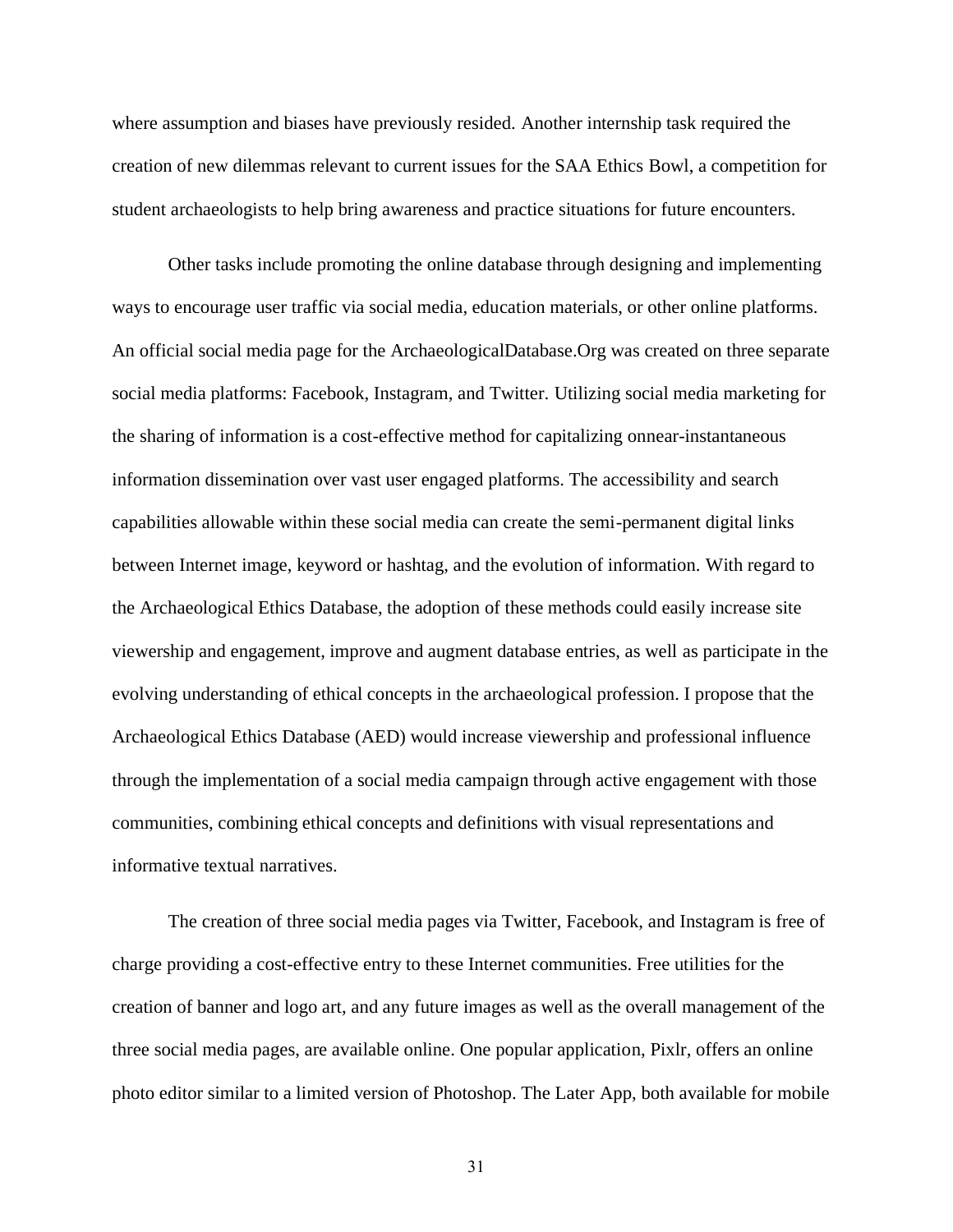and online management of social media, allows for the scheduled posting of content to each of the social media platforms without having to open each separate platform page.

The successful sharing of information on social media often follows either of two formats. The imagery and narrative chosen for exchanging ideas can be purely informational, with definitions and relevant pictures that provide a coherent and cohesive explanation of concepts. Examples of this method, "infodump", include social media sites for Science.com or National Geographic. Alternately, "edutainment" is another means for utilizing infographics and humor to express and spread ideas as social media posts are shared between users. Edutainment sites IFLScience.com and Bad Archaeology use humor and pop culture to spread information widely. The AED would benefit from adopting a two-pronged methodology where these two modes of information transmission can be layered, accessible, and relatable to as many users as possible. While ethics in archaeology is a serious subject, including entertaining images, puns, jokes, and memes will promote relatability, sharable content, and cooperative participation with the evolving record.

Maximizing information dissemination through the cultivated use of Internet technology can be adapted from business models that rely on social media marketing. Keywords and hashtags (ex. #metoo) allow for search engine optimization, widening the possible user engagements across separate platforms. Associative concepts that are included with keywords and hashtags will also bolster future research and database management as more images and narratives are included. Users, beyond the archaeological profession, can also participate in this evolution, as they associate an image, narrative, and search engine optimizablity in their own social media posts. The potential for growth is limited only by the imagination and accessibility to WiFi.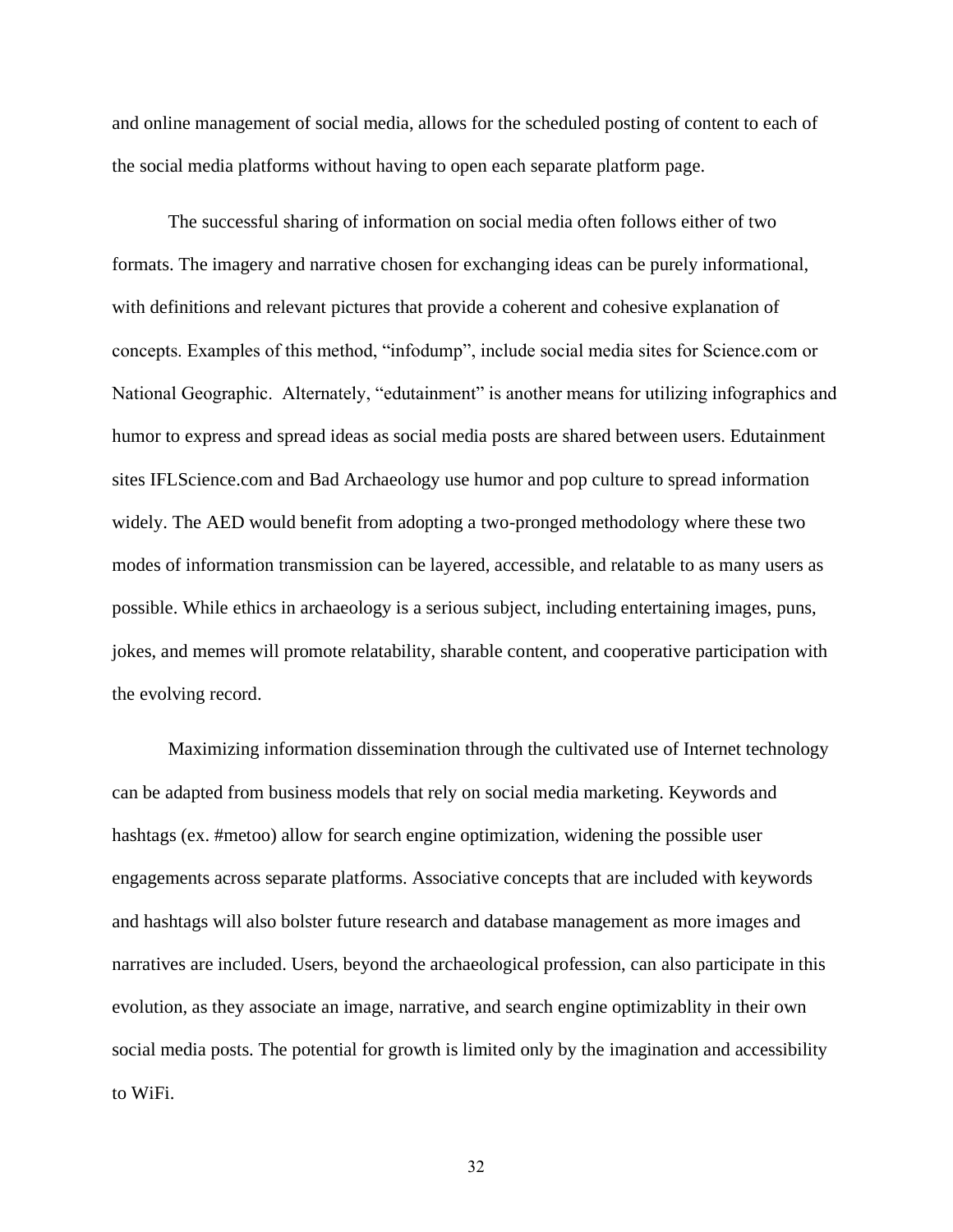Weekly, or Bi-weekly content, with ethical definitions, relevant images, keywords, and hashtags has been generated and cross-posted to all three platforms. Other relevant news, information, or acceptable humor related to archaeology, was established to automatically update weekly with minimal maintenance. Social media campaign continuance is easily malleable and can benefitfrom further active engagement, posting, reposting, replies and comments as the social media presence for the Database increases. By providing visualizations to communicate database availability of information, the text-heavy dynamic of the database can create brand recognizability and increase usership. The framework established for social media platforms will be available for more complex marketing campaigns for future interns.

Improved functionality of the database and social media campaigns includes further exploration and implementation of new methods to increase accessibility, user-friendliness, and promote readership. The basic search function available to the WordPress site has no advanced functions for specifying search parameters. Users can search by keywords, but not by institution, society, location or authorship. A significant number of questions to ponder for future interns and committee members alike were accumulated throughout the contract period which could affect archaeological comprehension, facilitate research, promote diversity and inclusivity, or otherwise augment the mission of the ethics database. These inquiries include conceptual geolocality of entries in the database, and what methods could be considered for furthering diversity and inclusiveness, and how might the database be used for deeper inquiries, both within archaeology and beyond. Ethically informed projects will ultimately benefit by engaging in patterned or themed searches allowed by the online database, increasing visibility, cognizance, and awareness. The ability for future interns to shape and influence the growing body of ethical theory is an exceptional opportunity to inject fresh perspectives from new archaeologists to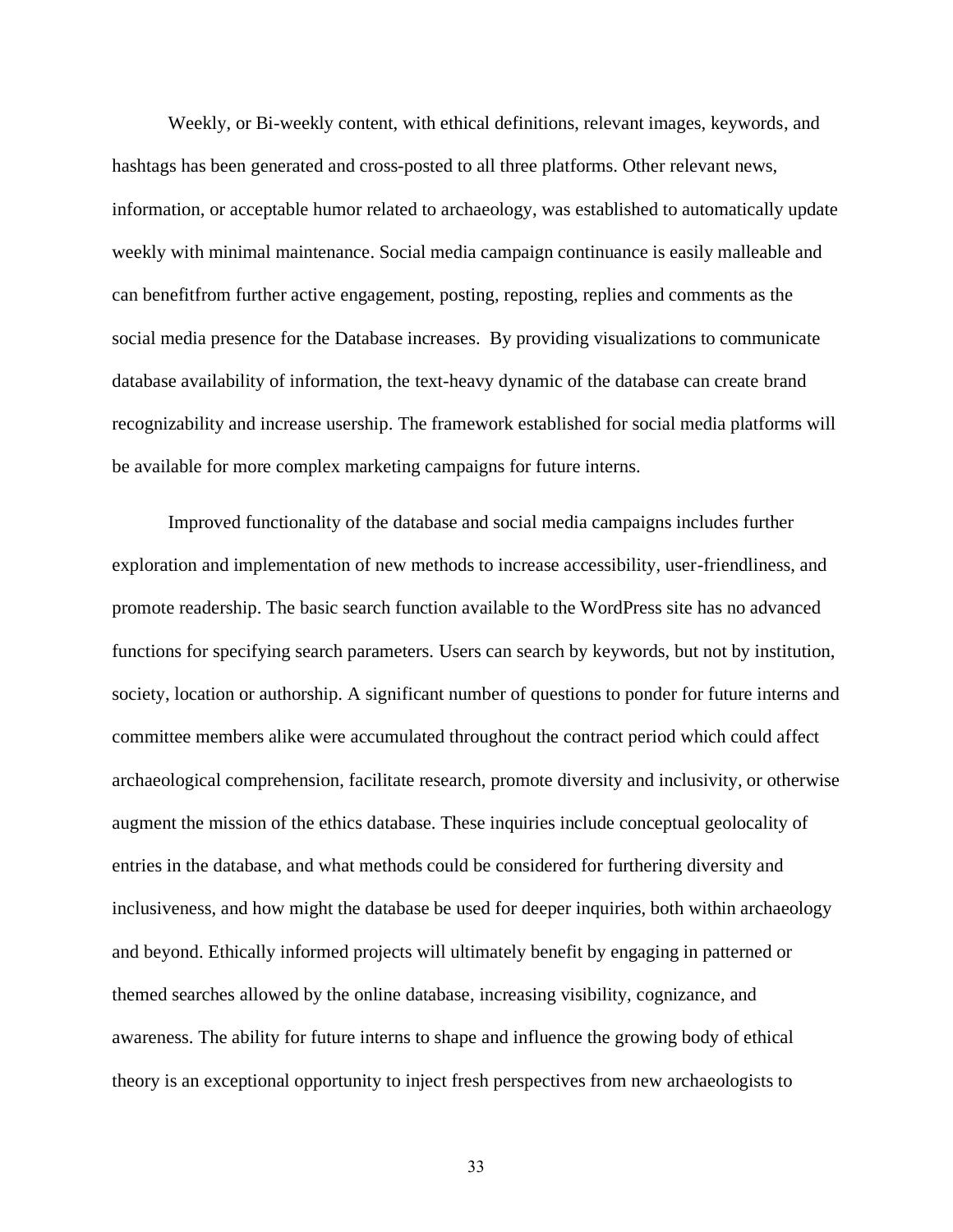future users. This digital platform, with the convenience of remote maintenance, can be available and promote accessibility for future users as well as reflect the growing phylogeny of ethical theory.

The constant evolution of ethical understanding in archaeology requires aim at a continuous moving target. As society continues to change, rediscover and reevaluate professional praxes, the academic awareness of ethical engagement, participation, and study must also evolve. In this endeavor, a centralized database with expanded accessibility to a global audience taking advantage of social media marketing capacities greatly improves the likelihood in which ethical theories can be incorporated and assimilated into professional practice. The Archaeological Ethics Database is an advance in improved accessibility for a modern incarnation of ethical comprehension which is cultivated into a fruitful structure for a widely available and valuable resource for information dissemination.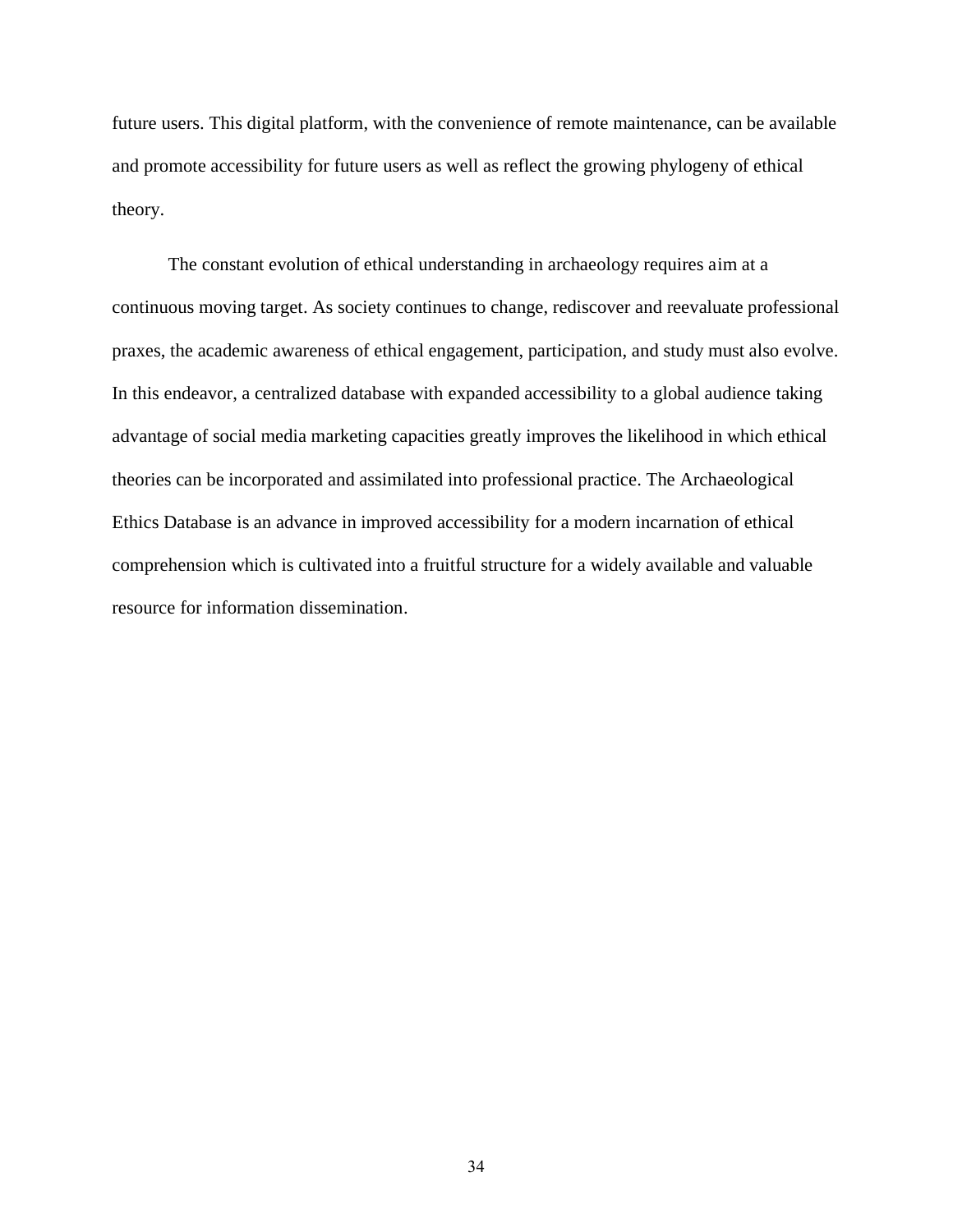# **References**

1. "5 Ways to Win Sports Fans Over with Your Creative Campaigns" Facebook IQ: Digital Research and Insights. July 1, 2019.

[https://www.facebook.com/business/news/insights/5-ways-to-win-sports-fans-over-with](https://www.facebook.com/business/news/insights/5-ways-to-win-sports-fans-over-with-your-creative-campaigns)[your-creative-campaigns](https://www.facebook.com/business/news/insights/5-ways-to-win-sports-fans-over-with-your-creative-campaigns)

- 2. "Media Consumption During Global Sports Events" by YouGov (Facebookcommissioned survey of 9,173 people aged 18-64 in AU, BR, FR, GR, JP, KR, RS, US, UK), Apr 2019.
- 3. Armstrong-Fumero, F., & Gutiérrez, J. H. (2016). : Community Heritage and Partnership in Xcalakdzonot, Yucatán. In *Handbook of Postcolonial Archaeology* (pp. 405-412). Routledge.
- 4. Atalay, Sonya (2006). "Indigenous Archaeology as Decolonizing Practice". *American Indian Quarterly*. University of Nebraska. **30** (3&4): 280–

310. [doi](https://en.wikipedia.org/wiki/Digital_object_identifier)[:10.1353/aiq.2006.0015.](https://doi.org/10.1353%2Faiq.2006.0015)

- 5. Bayly, Susan. "Colonialism/Postcolonialism." *Cambridge Encyclopedia of Anthropology* (2016).
- 6. Caraher, Bill "Professionalization and Fragmentation" Archaeology of the Mediterranean World [https://mediterraneanworld.wordpress.com/2017/02/28/professionalization-and](https://mediterraneanworld.wordpress.com/2017/02/28/professionalization-and-fragmentation/)[fragmentation/](https://mediterraneanworld.wordpress.com/2017/02/28/professionalization-and-fragmentation/) (Carager 2017)
- 7. Chadwick, A. (2003). Post-processualism, professionalization and archaeological methodologies. Towards reflective and radical practice. *Archaeological dialogues*, *10*(1), 97-117. (Chadwick 2003)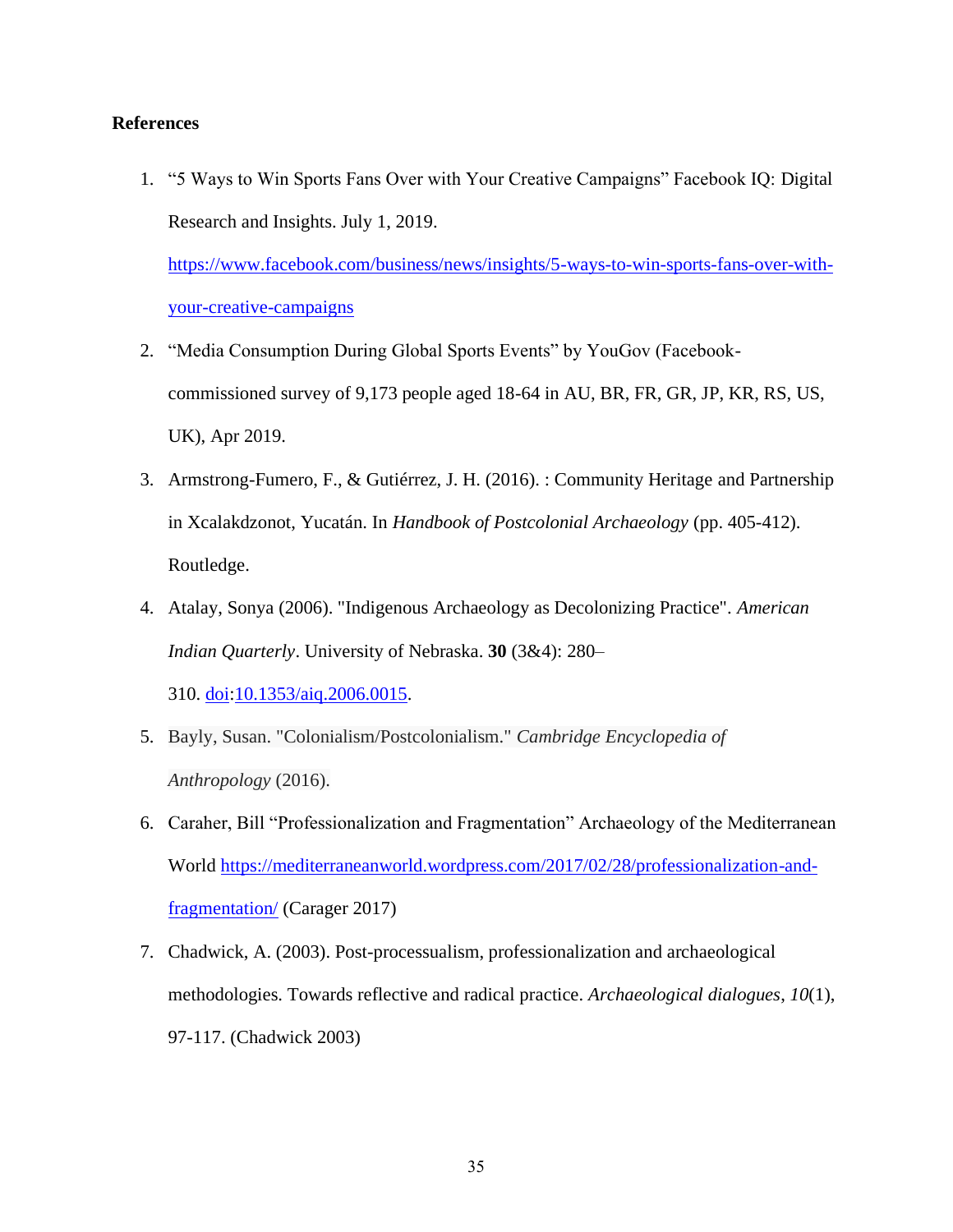- 8. DeWitte, S. N. ( 2015) Bioarchaeology and the Ethics of Research Using Human Skeletal Remains, *History Compass*, 13, pages 10– 19. doi: [10.1111/hic3.12213.](https://doi.org/10.1111/hic3.12213) (Dewitte 2015)
- 9. Fossheim Hallvard J., (2019) Past responsibility: History and the ethics of research on ethnic groups, Studies in History and Philosophy of Science Part C: Studies in History and Philosophy of Biological and Biomedical Sciences, Volume 73, Pages 35-43, ISSN 1369-8486, [https://doi.org/10.1016/j.shpsc.2018.11.003.](https://doi.org/10.1016/j.shpsc.2018.11.003) (Fossheim 2019)
- 10. Gero, J. M. (1985). Socio-politics and the woman-at-home ideology. *American Antiquity*, *50*(2), 342-350. (Gero 1985)
- 11. Ellick, C. J. (2016). A cultural history of archaeological education. *Advances in Archaeological Practice*, *4*(4), 425-440. (Ellick 2016)
- 12. Fagan, B., Durrani, N. (2016). A Brief History of Archaeology. New York: Routledge, <https://doi.org/10.4324/9781315621524> (Fagan and Durrani 2016)
- 13. Gosden, C. (2005). What do objects want?. *Journal of archaeological method and theory*, *12*(3), 193-211. (Gosden 2005)
- 14. Hamilakis, Y., & Duke, P. (Eds.). (2007). *Archaeology and capitalism: from ethics to politics* (Vol. 54). Left Coast Press. (Hamilakis and Duke 2007)
- 15. Moral, E. (2016). Qu (e) erying sex and gender in archaeology: a critique of the "third" and other sexual categories. *Journal of Archaeological Method and Theory*, *23*(3), 788- 809. (Moral 2016)
- 16. Powell, S., Garza, C. E., & Hendricks, A. (1993). Ethics and ownership of the past: the reburial and repatriation controversy. *Archaeological Method and Theory*, *5*, 1-42. (Powell et al. 1993)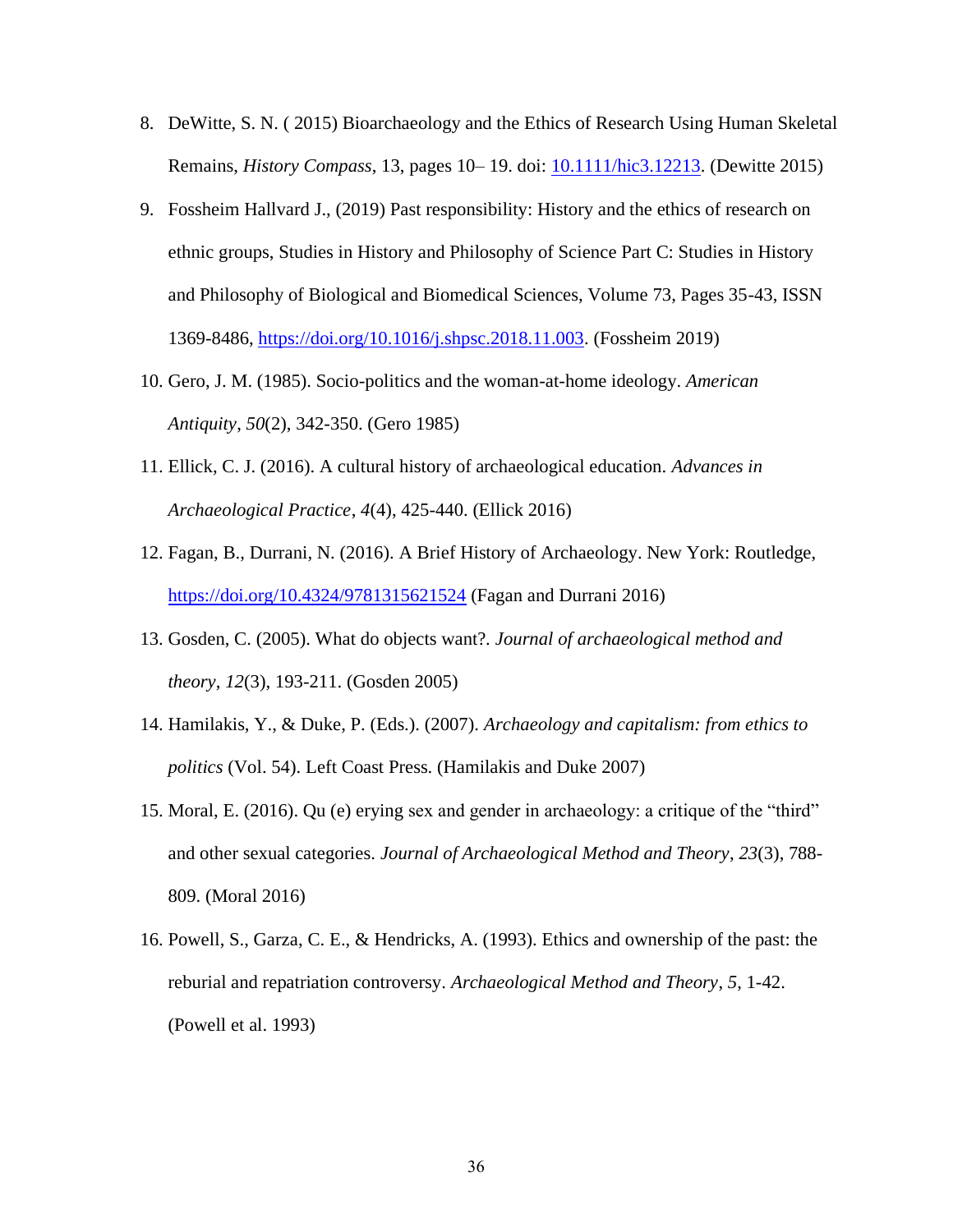- 17. Richardson, L. J., & Almansa-Sánchez, J. (2015). Do you even know what public archaeology is? Trends, theory, practice, ethics. *World Archaeology*, *47*(2), 194-211. (Richardson and Alamansa-Sanches 2015)
- 18. Said's, Edward. *Orientalism*. London [ua], 1978.
- 19. Steward, J. H., & Setzler, F. M. (1938). Function and Configuration in Archaeology 1. *American Antiquity*, *4*(1), 4-10.
- 20. Society of American Archaeology (2019) About page [https://www.saa.org/quick](https://www.saa.org/quick-nav/about-saa.%20Accessed%20Feb%202)[nav/about-saa. Accessed Feb 2,](https://www.saa.org/quick-nav/about-saa.%20Accessed%20Feb%202) 2020
- 21. TallBear, K. (2003). DNA, blood, and racializing the tribe. *Wicazo Sa Review*, *18*(1), 81- 107.
- 22. Taylor, Matthew (2014) "Greece, the Parthenon Marbles & UNESCO" Elginism.com. Published October 9.
- 23. Taylor, B. (1995). Amateurs, professionals and the knowledge of archaeology. *British Journal of Sociology*, 499-508. (Taylor 1995)
- 24. Ten Have, H. (2006). The activities of UNESCO in the area of ethics. *Kennedy Institute of Ethics Journal*, *16*(4), 333-351. (Ten Have 2006)
- 25. Watkins, J. E. (2003). Beyond the margin: American Indians, first nations, and archaeology in North America. *American Antiquity*, *68*(2), 273-285.
- 26. Wells, J. J., Kansa, E. C., Kansa, S. W., Yerka, S. J., Anderson, D. G., Bissett, T. G., ... & Carl DeMuth, R. (2014). Web-based discovery and integration of archaeological historic properties inventory data: The Digital Index of North American Archaeology (DINAA). *Literary and Linguistic Computing*, *29*(3), 349-360. (Wells et a. 2014)